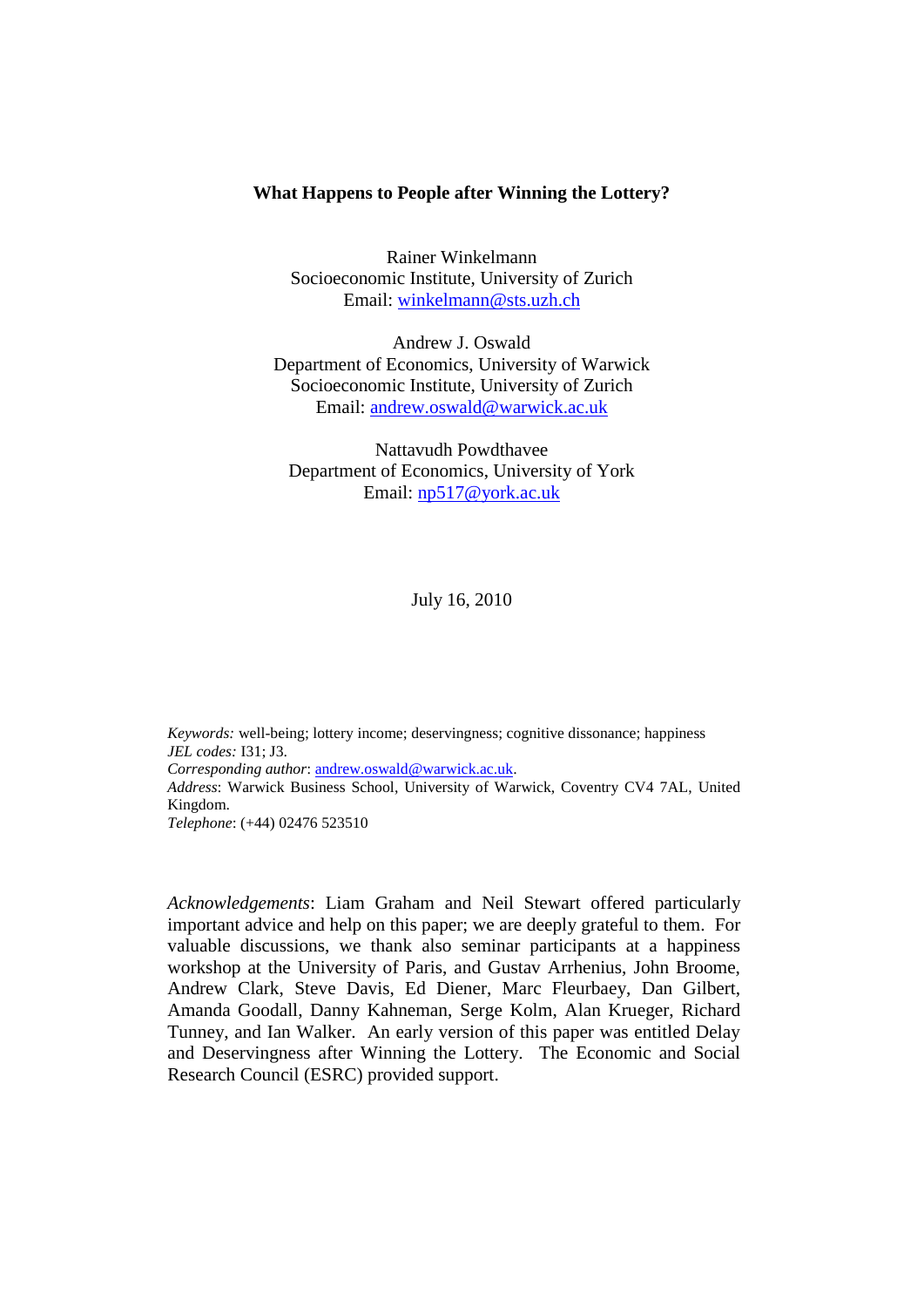## Abstract

Neoclassical economics rests upon the assumption that utility is an increasing function of income (and wealth). Yet causal evidence is scarce. This paper reports one of the first large-scale longitudinal studies of randomly-selected lottery winners. We document evidence that it takes approximately two years before winners enjoy their money. As a possible explanation for this puzzle, the paper describes a model of lagged deservingness. We also provide evidence that human beings weight We also provide evidence that human beings weight differently a number of different kinds of income that accrue to them, so it is apparently not true empirically that 'a dollar is a dollar'.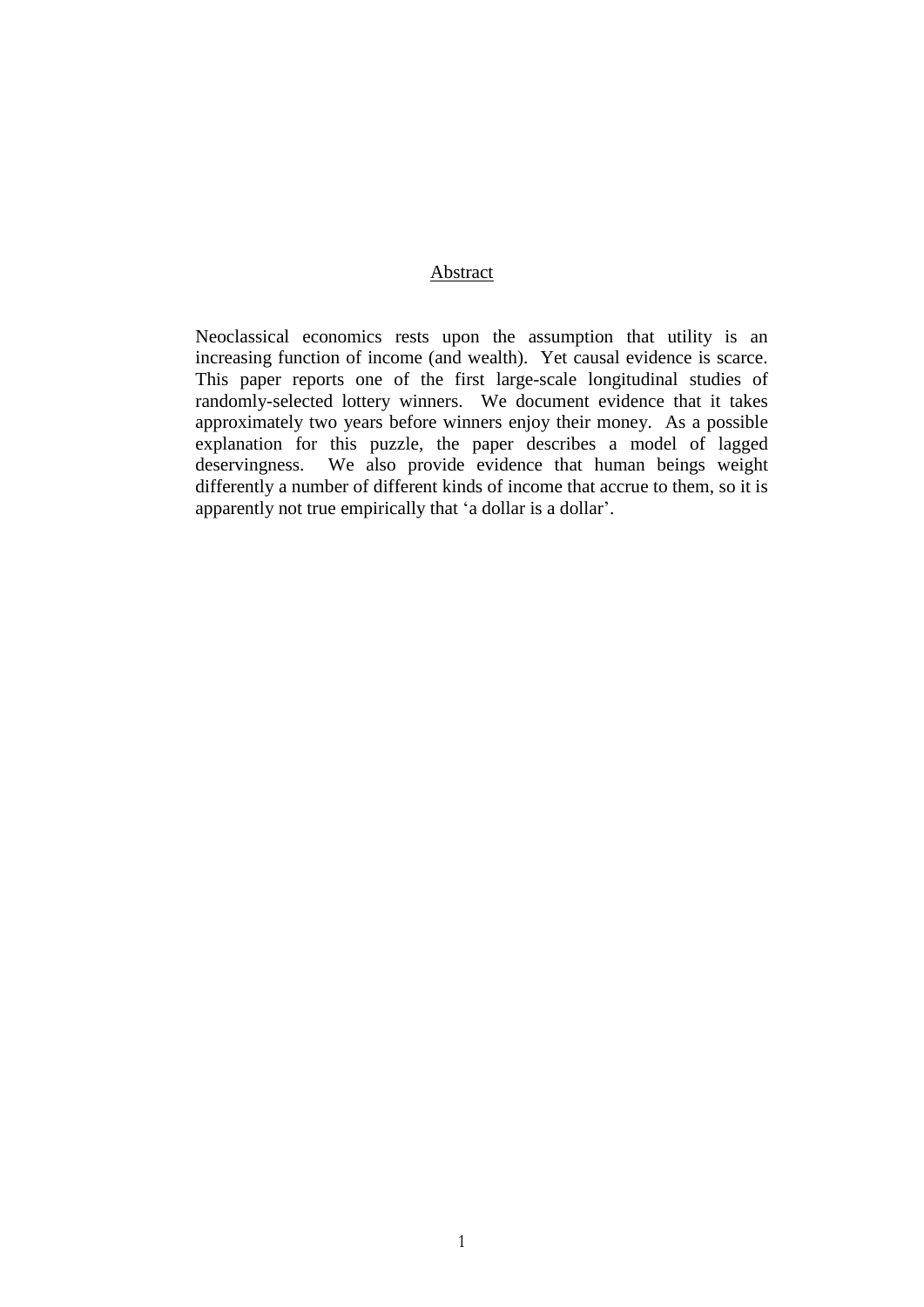# **What Happens to People after Winning the Lottery?** Rainer Winkelmann Andrew J Oswald Nattavudh Powdthavee

*"One of the main things for me was whether I deserved it, deserved to win".* — A recent US state lottery winner (quoted in Smith 2002)

*"When we won, we looked at each other, me and Karen, and thought why us?"* Mr Ryan said candidly after his win. *"Because to be honest, I'm not the most deserving person".* — Quoted in The Independent newspaper in the UK (Independent 1996)

### 1. Introduction

<u>.</u>

Economists are deeply interested in income and its consequences for human beings. One of the building-block ideas in the discipline is that, because it allows individuals to buy extra goods, greater financial resources bring higher utility. However, there are almost no direct tests of this in the published literature. Scientifically, the optimal approach would be to construct a true random-assignment study involving large sums of money, and have a control group of people who receive little or nothing. For ethical and funding reasons, this is almost impossible in an advanced economy. The paper suggests an alternative approach. Exploiting a large random sample of the German population, it compares the satisfaction levels of lottery winners before and after they receive windfalls of money. The key, and puzzling, result is that winners report higher satisfaction levels but that this effect takes some years to come through.

The tradition in economics has been to assume that a dollar is a dollar is a dollar -- in other words that income from one source is the same as that from another1. We provide longitudinal evidence that sheds doubt on this way of thinking. We study lottery windfalls. The main contribution of the paper is empirical. After laying out the data, however, the paper sketches a possible analytical framework. The conceptual approach, which is motivated partly by the quotes at the beginning of the paper, builds upon the possibility that lottery winners may not immediately feel that they *deserve* their win. We are conscious that such terminology is unfamiliar in, and perhaps even antithetical to, standard economics (although the idea of endogenous

<sup>&</sup>lt;sup>1</sup> The tradition is, of course, to assume that people maximize  $v(x)$  st. y=px, so that utility can be written as a function of income  $u(y)$  with given prices p suppressed from the notation, and x a vector of goods. Then y is a kind of sufficient statistic for utility or well-being.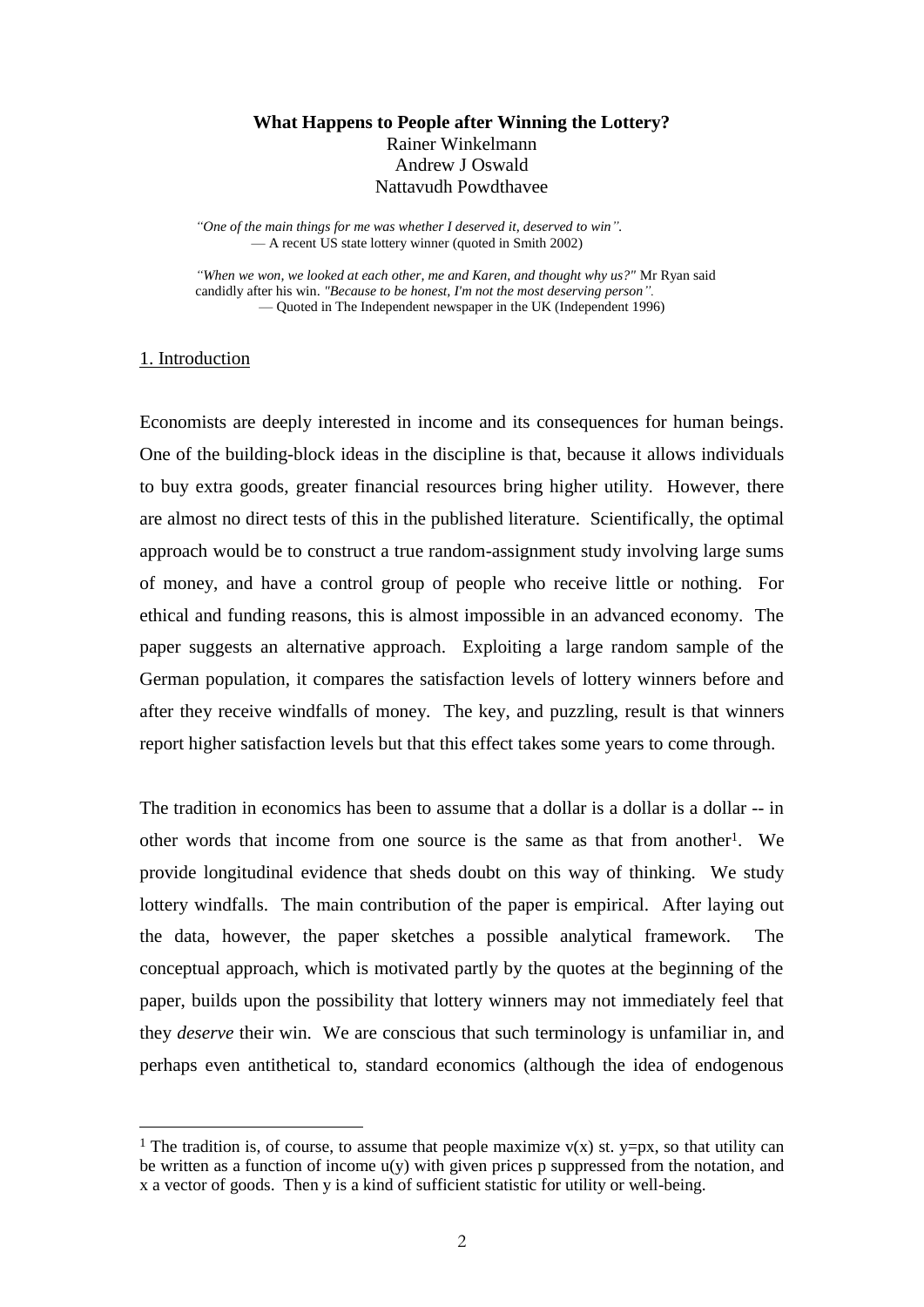deservingness has been explored before, in innovative work by Armantier 2006). Our paper uses a specific empirical example to try to draw wider implications.

We use data on satisfaction and subjective well-being. Such data are being used more in modern social science than they were in past decades; a recent attempted demonstration of their validity is given in Oswald and Wu (2010). More broadly, the paper can be seen as a contribution to the incorporation of emotions into economics (Elster 1998). Cognitive dissonance (Akerlof and Dickens 1982) later in the paper plays a particular role.

# 2.Lotteries as a Natural Experiment in Exogenous Income Windfalls

Real-life lotteries provide the economist with a quasi-laboratory setting in which individuals receive much bigger sums than can be distributed in a conventional socialscience laboratory experiment. The first part of the paper is straightforwardly empirical. Using data from a German panel, it examines how an approximately exogenous windfall of cash affects people's well-being2.

Strikingly, in the year of the interview in which the lottery win is reported, we cannot find any statistically significant effect within our sample of winners. The reasons we take seriously what is, in a sense, a non-result, and do not view it merely as a consequence of measurement error, are threefold:

- (i) the data set is particularly suitable for the task, and is, to the best of our knowledge, the world's largest source of longitudinal data on lottery winners;
- (ii) the paper's point estimates themselves are close to zero;

<u>.</u>

(iii) there are precedents for the non-finding in the literature (both the results of Brickman et al 1978 and the work of Kuhn et al 2008 conclude that lottery winners are not happier).

Nevertheless, we find that lottery wins have large effects on satisfaction eventually, by the second year after a win.

<sup>2</sup> We do not study health, but Lindahl (2005) and Apouey and Clark (2008) attempt to do so.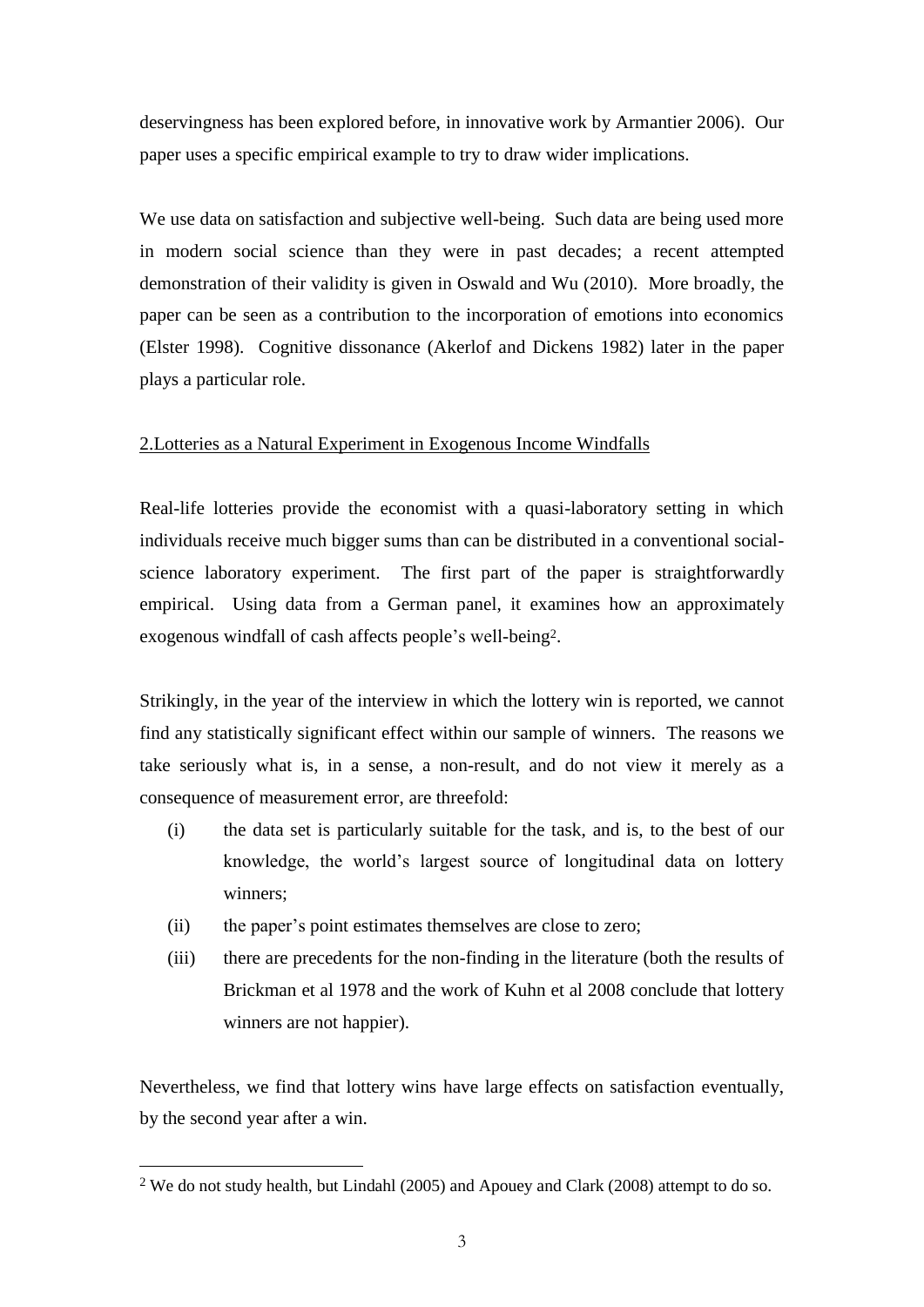The design is the following.

First, we use a random sample of individuals. These are nationally representative data (for Germany). We follow people for some years, and observe them before and after a windfall.

Second, by studying lottery winners, we argue that it is reasonable to treat windfall money as approximately exogenous. More exactly, we examine those with substantial lottery wins among the set of those who have ever played. This design allows us to come close to the ideal kind of test -- one that no social-science funder would authorize -- which would be a giant experiment where some subjects were randomly allocated large sums of cash.

Third, the lottery prizes are not small: they range in size up to the equivalent of one million US dollars. These are paid as lump sums.

Fourth, although our sample size on substantial winners is inevitably not enormous (at approximately 1300 observations), the data set spans a long enough period to allow us to check the key finding over a fairly long period of years. We also do a variety of checks. We find, robustly, a delayed effect of a lottery windfall upon reported levels of contentment. We contrast this with the consequences of other kinds of financial windfalls and events.

The second part of the paper suggests a model in which lottery wins lead to cognitive dissonance. Initially, people do not feel they deserve the money as fully as they deserve their actual earned income. Over time they adapt, and eventually come to enjoy their lottery income. The model is highly stylized, but it captures the idea. It builds upon and is inspired by the (non-mathematical) theorizing of the psychologist Norman Feather, in sources such as Feather (1999), Feather et al (2001), and Feather and Johnstone (2001), and the work of economists such as Akerlof and Dickens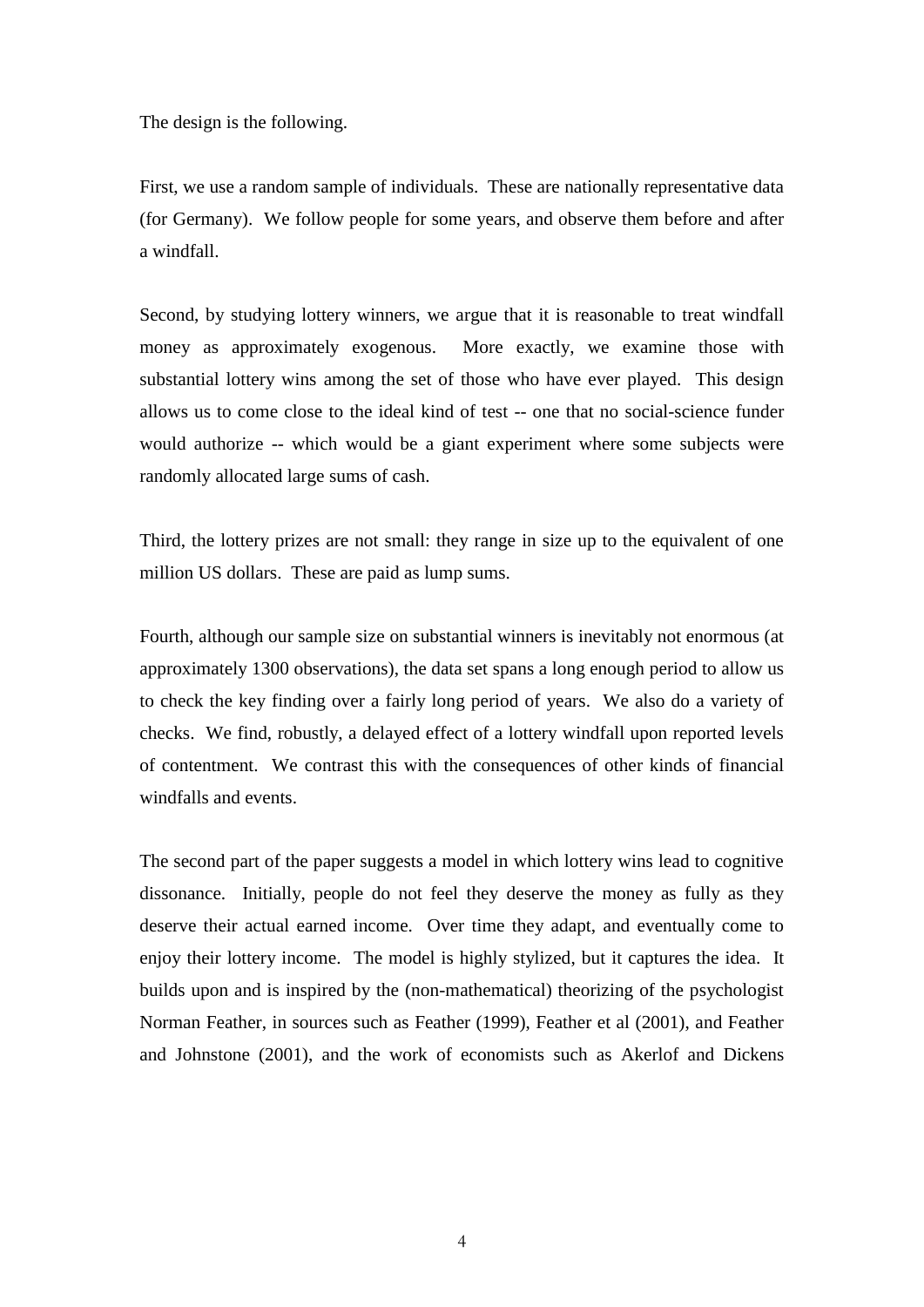(1982) and Konow (2000). Fong and Luttmer (2007) is one of the few recent papers by economists to touch empirically upon the idea of deservingness<sup>3</sup>.

The paper's evidence also disposes of one much-repeated idea, namely, the view that lottery wins initially make people very happy but that this happiness erodes away over the ensuing years as winners habituate to the money. Our data suggest the reverse. There is initially no impact<sup>4</sup> and then eventually a large one.

#### 3. Empirics

<u>.</u>

We are interested in estimating the dynamic effect of a win in the lottery on subjective well-being. Specifically, we consider the following distributed lag model

(Eq.1)  $FS(t) = alpha + sum_i=0^J beta(i) win(t-i) + error$ 

where FS(t) stands for financial satisfaction at time t, win(t-j) indicates whether the person won in the lottery in period t-j, and beta(j) is the impact of such a win on satisfaction in t. Previous studies of financial satisfaction include papers such as Easterlin (2006).

The data at our disposal come from the German Socio-Economic Panel (GSOEP). The GSOEP has an annual frequency, hence t stands for a year in this case. Information on lottery wins has been collected since the year 2000. The latest available wave is 2008. The theoretically feasible maximum number of lags is therefore eight. However, using that many lags automatically reduces the sample to a simple cross-section, with satisfaction data available for a single year, 2008. By choosing a J less than eight, we obtain a panel structure, as information on satisfaction is available for the same person in different years. In practice, we set  $J=3$  such that satisfaction is observed over six years  $(t = 2003, \dots, 2008)$ .

<sup>&</sup>lt;sup>3</sup> A search on the American Economic Review, Economic Journal, and Quarterly Journal of Economics finds no papers with 'deservingness' or 'deservedness' in the title, abstract or keywords. The same is true of a search on Psychological Science and Psychological Review.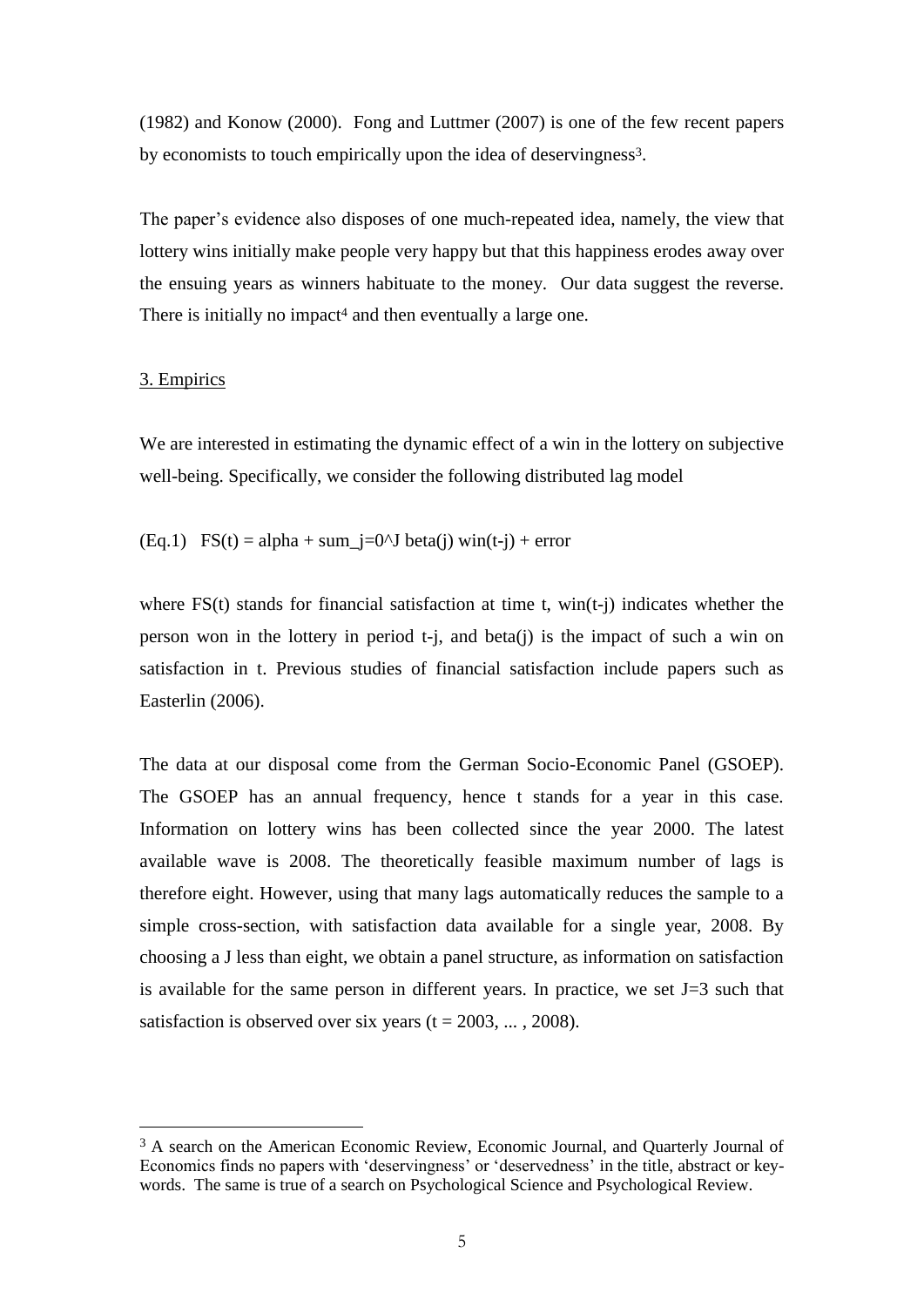The way the lottery information is solicited in the GSOEP deserves some comment. First, it is important to know that only substantial prizes are recorded in the GSOEP. The definition of what it means to be significant has shifted over time. The initial cutoff imposed by the questionnaire design was 5000 DM in 2000 and 2001. It was then converted to 2500 Euros between 2002 and 2004, and lowered to 500 Euros from 2005 onwards. Most lottery wins fall below these thresholds and are therefore not recorded at all.

Second, the information on lottery wins is provided by the household head in the household questionnaire. Thus, there is no way to distinguish the winning person. The individual-level satisfaction Eq. 1 includes a win as a right hand side variable without making adjustments for the within household distribution of resources. This approach is fully compliant to the inclusion of unadjusted household income (often with a separate control for household size) in the standard specification used in the satisfaction literature.

Third, the household head is asked at the time of the interview, which typically takes place in the month of April, for any lottery win during the previous calendar year; the exact month of win is not provided. As a consequence, there is a substantial lag between the time of a win and the first time after a win that household members report their financial satisfaction. In principle, the win could have occurred at the beginning of the previous calendar year, in the case of which reported satisfaction at an interview in April is measured up to 16 months later. If wins are evenly distributed over the year, the average lag is 10 months. Thus, in Eq. 1, beta\_0 measures not the immediate impact, but the impact almost a year later.

These caveats notwithstanding, the GSOEP provides a valuable opportunity for analyzing lottery wins from a truly dynamic perspective with longitudinal data, even though one should recognize that the uncertainty associated with an estimate will not be negligible and not all parameters of interest (such as the truly immediate impact) can be identified. Studies such as Clark et al (2008a) and Oswald and Powdthavee (2008) have examined the time-series impact of other kinds of life shocks.

<u>.</u>

<sup>&</sup>lt;sup>4</sup> It might well be plausible to expect an initial elation effect, in the first week of hearing the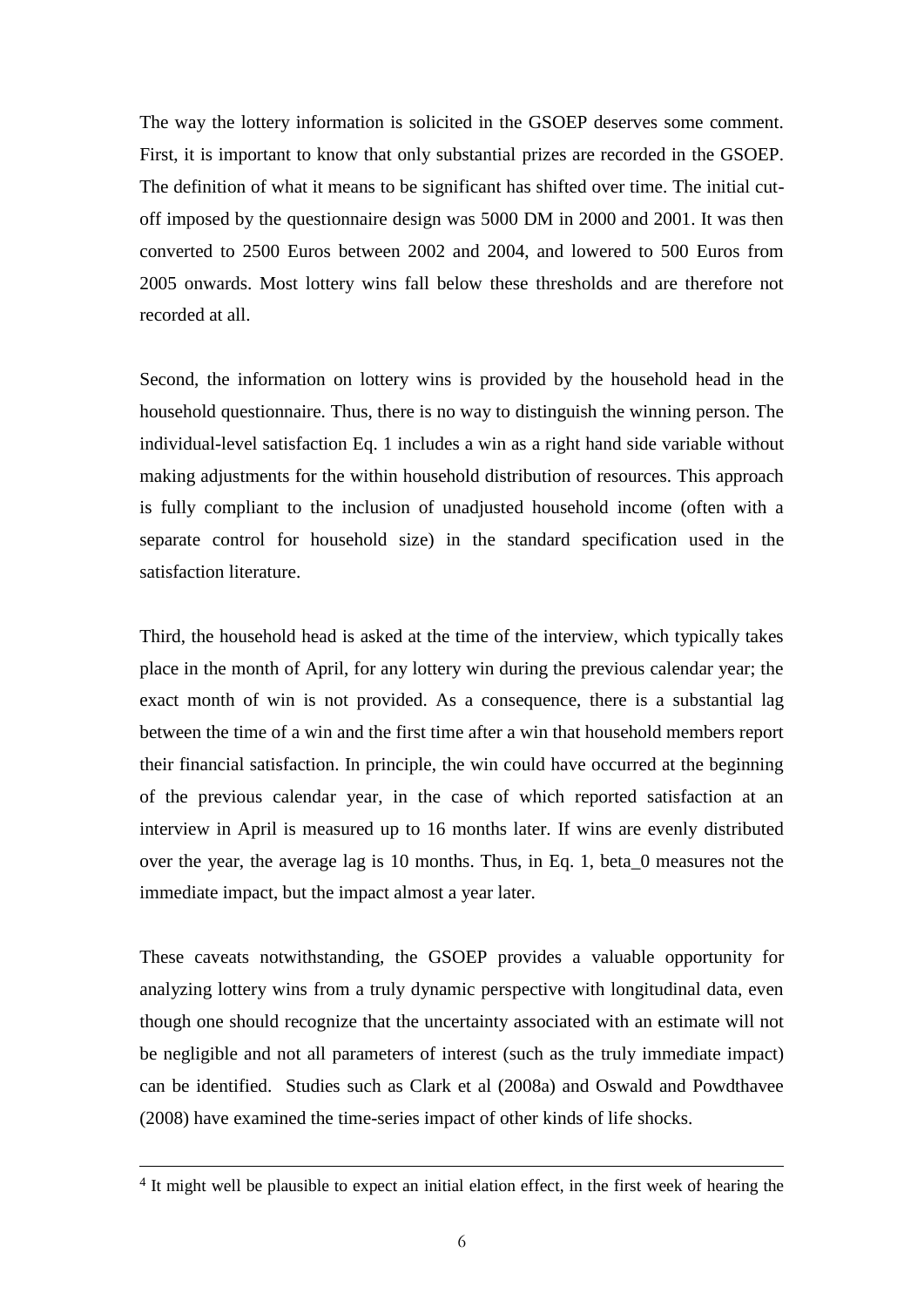The distribution of lottery wins in the GSOEP, together with the average amounts, is shown in Table 1. The annual number of wins ranges from 14 to 50. The reason for the marked increase of the number of wins after 2005 is the aforementioned reduction in the minimum reporting threshold from 2500 to 500 Euros. For the same reason, the annual average winning amounts (adjusted for inflation in year 2000 Euros) tend to be lower after 2005 than before. 2002 was exceptional, as a lottery win of 681'000 Euros was reported in that year. The total average over all years amounts to 11250 Euros. Our estimation will include year dummies.

---------------

Table 1

1

---------------

The previous literature on the economic effects of winning in the lottery (Imbens et al. 2001, Gardner and Oswald, 2007, Apouey and Clark, 2009) has emphasized the potentially non-random selection into lottery playing. While winning in the lottery plausibly is random conditional on playing, it is then no longer random in the total population. Household surveys such as the GSOEP or the BHPS do not collect information on whether or not a person plays in the lottery. However, in such datasets, one can compare winners before they win with non-winners (a mix of unsuccessful players and non-players). For example, Apouey and Clark (2009) report that winning the lottery is significantly correlated with past income, ethnicity, education, labor market status, number of children and age. They argue that the extent of selection on observable characteristics makes the absence of selection on unobservables quiet unlikely. In this case, the orthogonality between win\_t-j and error in (1) does not hold, and parameter estimates are inconsistent.

In order to overcome this problem, the traditional solution has been to condition on winning and compare outcome variables for small and big winners, or use the winning amount directly (the assumption being that the size of the win is random conditional on playing and winning). The problem with this approach is that it first-hand only

news, but we are unable to examine that in our annual data.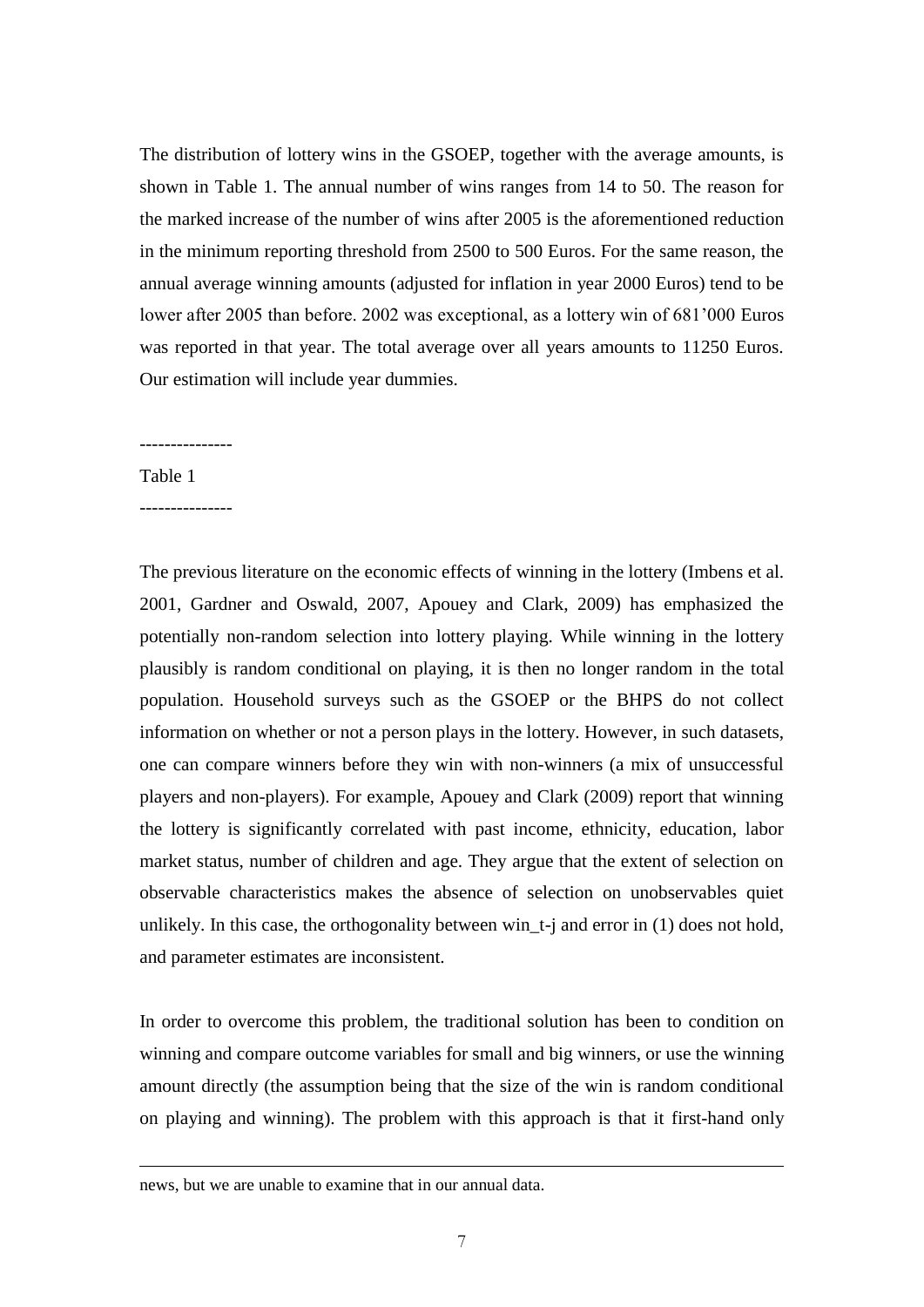identifies the effect of winning a big as opposed to a small amount. But this is not really what we are interested in. We would ideally like to know the effect of a big lottery win, rather than none, on subsequent satisfaction and well-being. This is equal to the estimated effect only under the additional assumption that a small win has no effect on satisfaction. A violation of this assumption means that the effect of interest is not identified. There are two further potential problems with this approach. First, the separation into big and small wins relies on an arbitrary threshold, and the results may be sensitive to its location (this problem is avoided if the amount is used, but then, functional form assumption may become critical). Second, it ignores another potential source of selection, the intensity of play. Big wins are more likely for highintensity players, and selection into high-intensity playing may again be based on unobservables.

We therefore develop an alternative identification strategy, namely one based on within-individual variation of winning and non-winning years. Specifically, we estimate (1) including individual-specific fixed effects, thereby accounting for any non-random selection into playing and winning as long as it is time-invariant and can thus be treated like a personal trait. The "experiment" is then the random timing of a lottery win, given that it takes place at some stage. This identification strategy avoids the assumptions of the previous approach that winning has no effect on small winners and that average play intensity does not matter. In addition, the approach has higher statistical power, as non-winning years of sometimes winners serve as control group which increases the number of observations substantially. Since lottery wins are a rare event, this is likely to be an important advantage. While a comparison of big and small winners can only use 282 observations, the maximum number of observations increases to 1969 in our panel analysis of winners (the effective number is reduced to 1346 due to the use of lags).

Of course, our analysis is only valid if the timing of a win is random indeed. Table 2 provides some evidence to that effect. It shows means and standard errors of potentially time-varying socio-economic characteristics among sometimes winners, comparing the years of a win and the years without win for this group of people. Randomization implies that the two set of means should be approximately the same.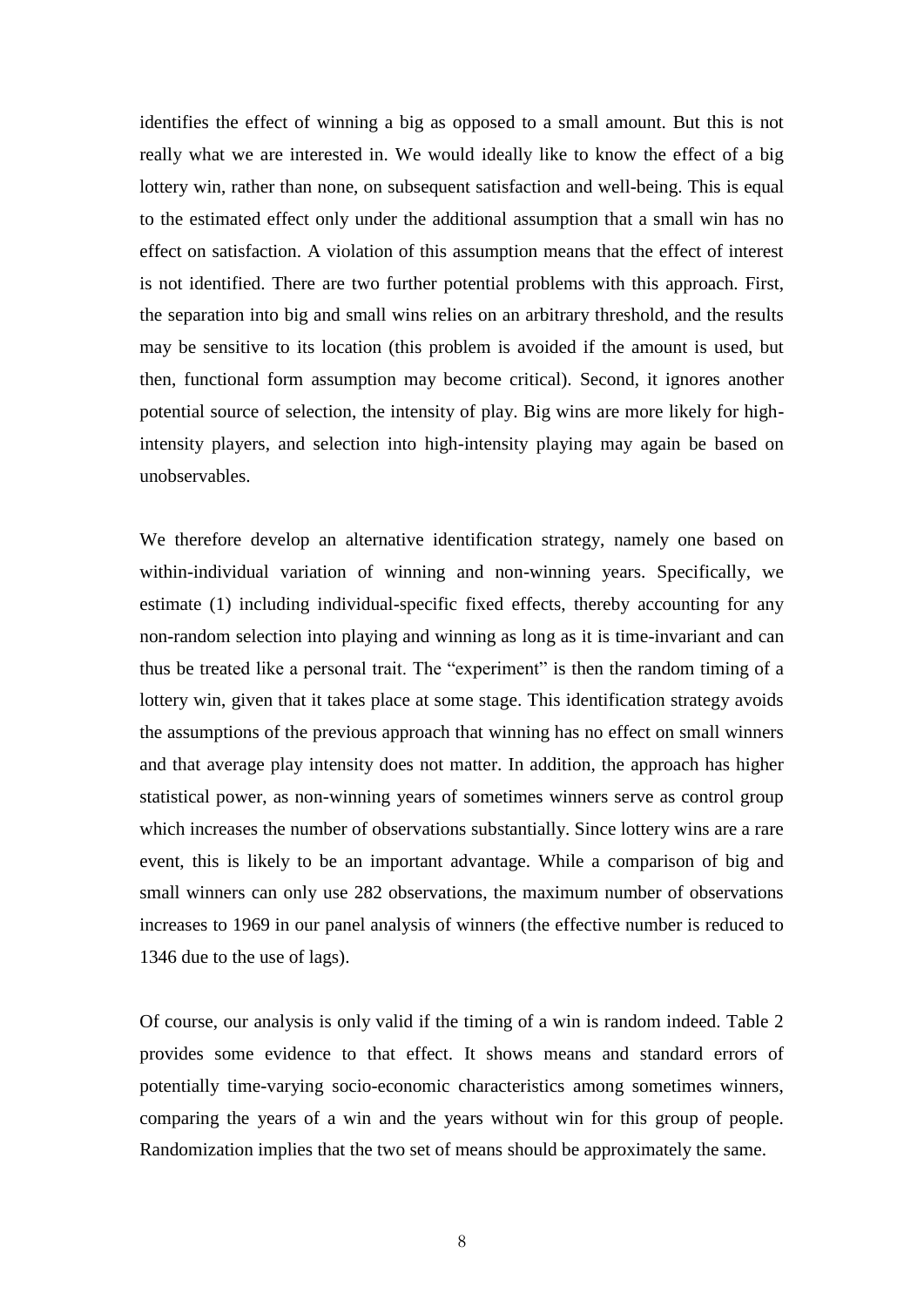#### Table 2

-----------------

-----------------

The mean values are close to each other and, with one exception, not statistically different. The mild exception is log household income which is somewhat higher in the year of a win. A first conjecture could be that the win is included as income, explaining the increase. However, this should not be the case, as the GSOEP explicitly omits household windfall income from the reported post government income (which includes earnings, asset income, transfers and pensions). Another and more plausible explanation can be a change in the household composition. The mean number of household members is slightly larger in years with a win. Such a change can automatically increase the probability of a win if more persons play within a household. At the same time, additional (adult) persons also tend to increase household income. All reported analyses therefore control for household size.

### *Winning the lottery*

We start, in Table 3, by estimating Eq. 1 by OLS and with fixed effects in a sample of ‗sometimes winners' with 1346 person-year observations. Here, in other words, the sample is all those who in at least one point in the entire data period of the German Panel reported a lottery win. The underlying aim is to eliminate from the data those individuals who would never play a lottery.

The first Table 3 specification uses a binary indicator variable for the occurrence of a win; the second, the logarithmic amount of the win for winning years, and a zero else. All models include a standard set of controls (household size, age, gender, employment, marital status, education, health and year effects). These controls reduce the residual variation and can therefore be expected to increase the precision of the parameter estimates of interest.

------------------

Table 3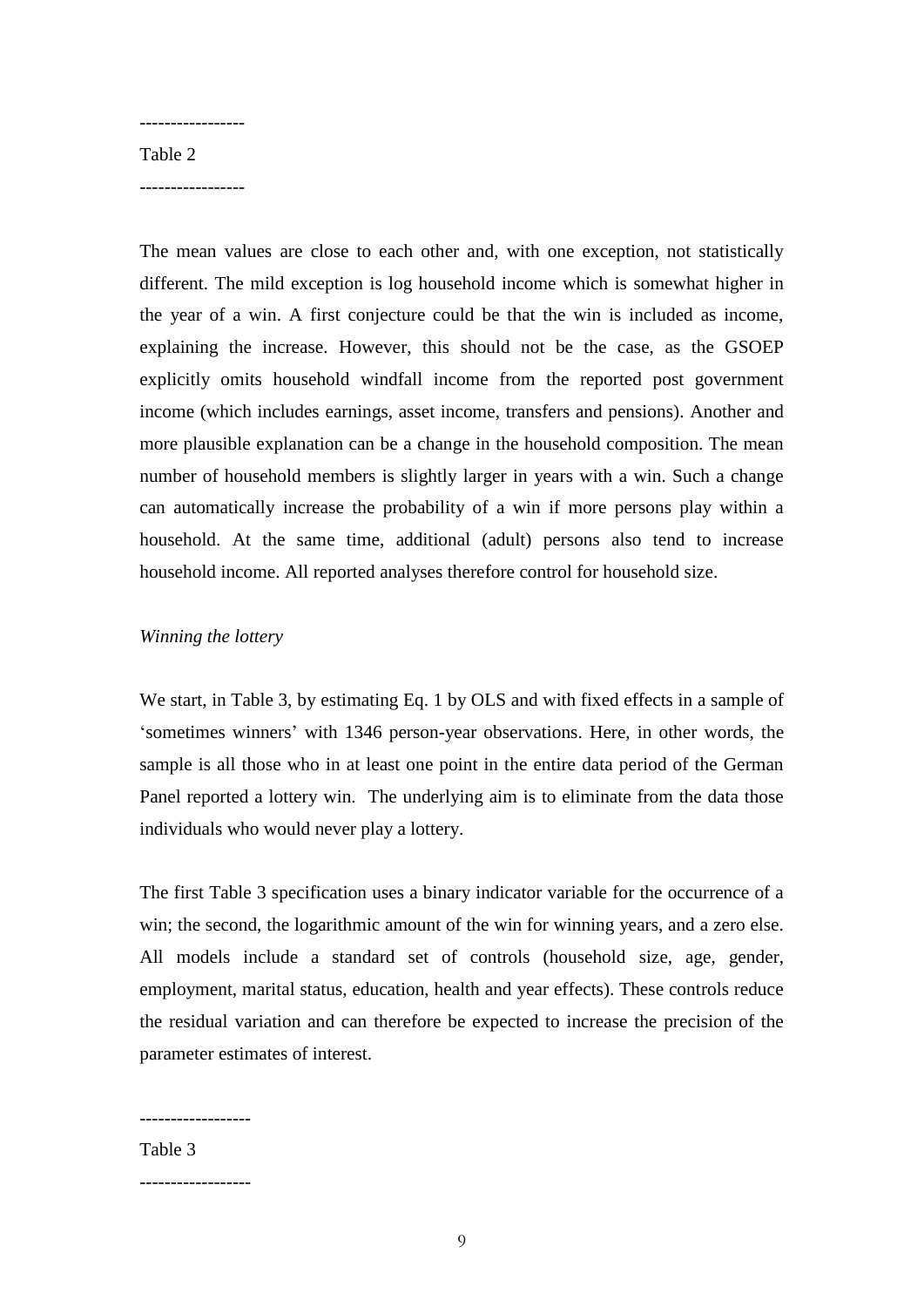Reassuringly, the parameter patterns are similar for the incidence and the amount of a win. Without fixed effects, both the year t and the year t-1 effects on satisfaction are positive and statistically significant, with the t-1 effect being about 50 percent larger. Once fixed effects are included, the year t effect becomes insignificantly different from zero, and only the year t-1 effect remains significant. A formal F-test always rejects the null hypothesis of homogeneous intercepts, confirming our a-priori preference for the fixed effects specification, where the effect of a win is identified from the random timing of such a win.

The empirical result is thus one of delay: lottery wins do increase financial satisfaction, but, once individual fixed effects are included, only after a substantial amount of time. While we cannot determine with perfect accuracy how many months have passed since the win at time t-1 (since only the year of the win is known), it approaches two years (22 months would be the time elapsed between a mid-year win reported in t-1 and an interview month of April, the mode, in year t).

------------------

Table 4

------------------

In Table 4, results are shown where wins are split into large wins and small wins. This acts as a robustness test and seems of substantive interest in itself. The classification is based on the size of the lottery win relative to household income. In 44 percent of cases, the size of the win exceeds 10 percent of annual household income. These cases are classified as "large wins". We again focus on the fixed effects results in the righthand columns of Table 4. We find a delay for big wins, and no effect for small wins. The coefficient of 0.447 on lagged lottery wins, for example, translates into almost half a point on a satisfaction scale.

#### *Regular income and other windfalls*

As a further robustness check, we re-estimated Eq. 1 with other types of income rather than lottery wins on the right hand side. These are regular household income, an income windfall through a gift, and an income windfall through an inheritance. The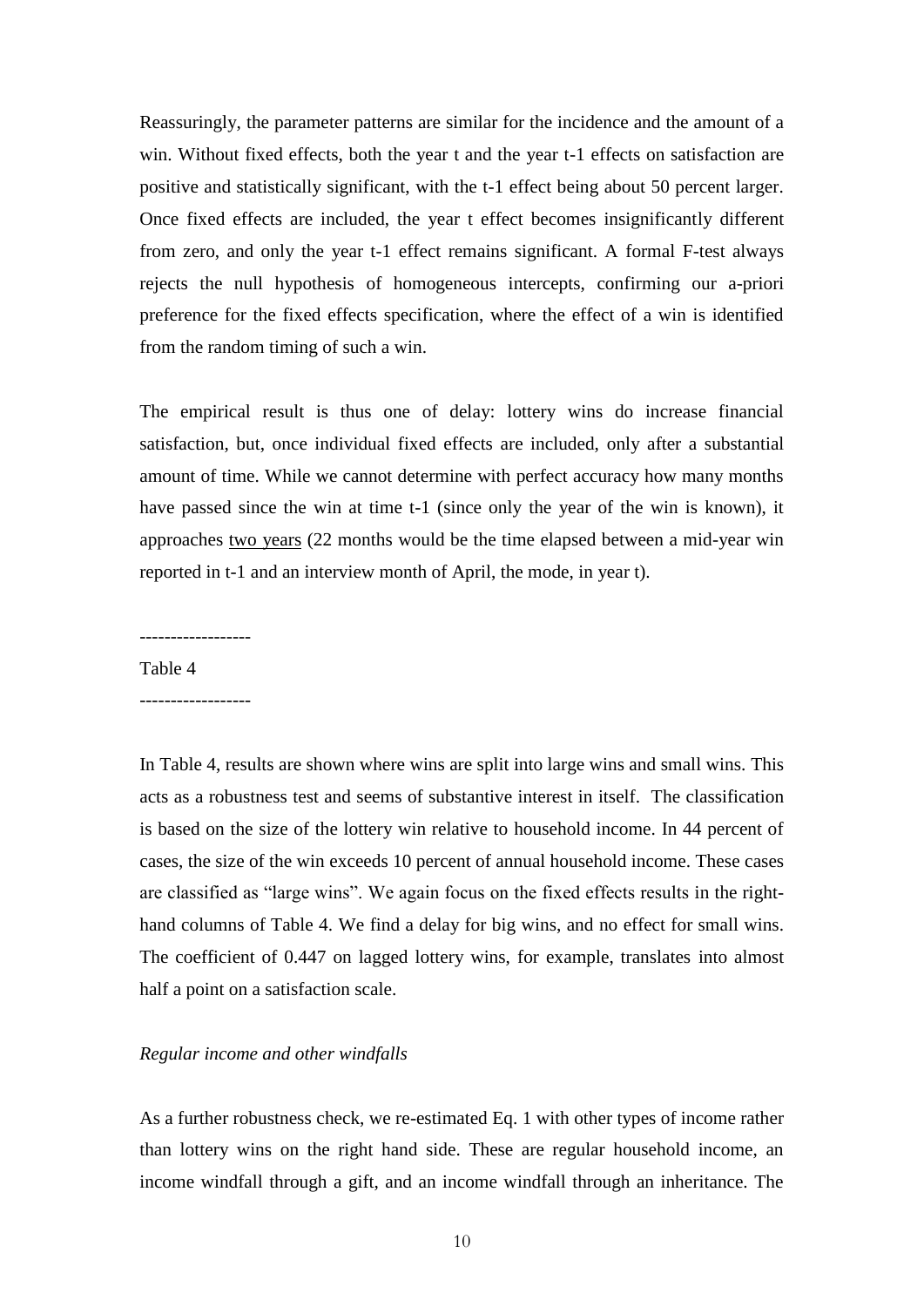GSOEP records these income windfalls through gifts and inheritances in the same way as those from lotteries. The same minimum amounts apply, and, as for lotteries, the information is available only from 2000 onwards.

The model for the regressions of Table 5 is otherwise left unchanged, i.e., we are interested in the dynamic effects of these income types from year t to t-3. The same control variables are included. However, the sample definitions are adjusted. In the case of gift receipts, we use all people who received such a gift at least once during the 9 year period. In the case of inheritances, we use all people who received an inheritance at least once during the 9 year period. Finally, we also estimate a comprehensive model, where all four income types (regular income, gifts, inheritances, and lottery wins) are included simultaneously. In this case, the sample comprises all available observations, without conditioning on any windfall.

To start with the last specification in Table 5, the dynamic lottery effects are noticeably similar to those obtained from the winners-only sample. Again, only the t-1 effect is statistically significant in the fixed effects specification. The similarity between the results seems supportive of our identifying assumption that selection into the playing lottery, if any, is approximately time-invariant and therefore accounted for by exploiting the panel structure of the data and including individual-specific fixed effects.

# Table 5

------------------

Perhaps the most important result from Table 5 is captured, however, in the dynamic pattern of the other income variables. In all three cases (namely, other than lottery windfalls), it is the year t effect that is positive and statistically significant. While there is also a positive year t-1 effect for regular household income, no such effect can be found for gifts and inheritances. This outcome holds regardless of whether the windfall sub-samples or the full sample are used. This result seems quite striking: it appears that there is something special about winning in a lottery, that causes the benefits of such an additional income to materialize later than would be the case for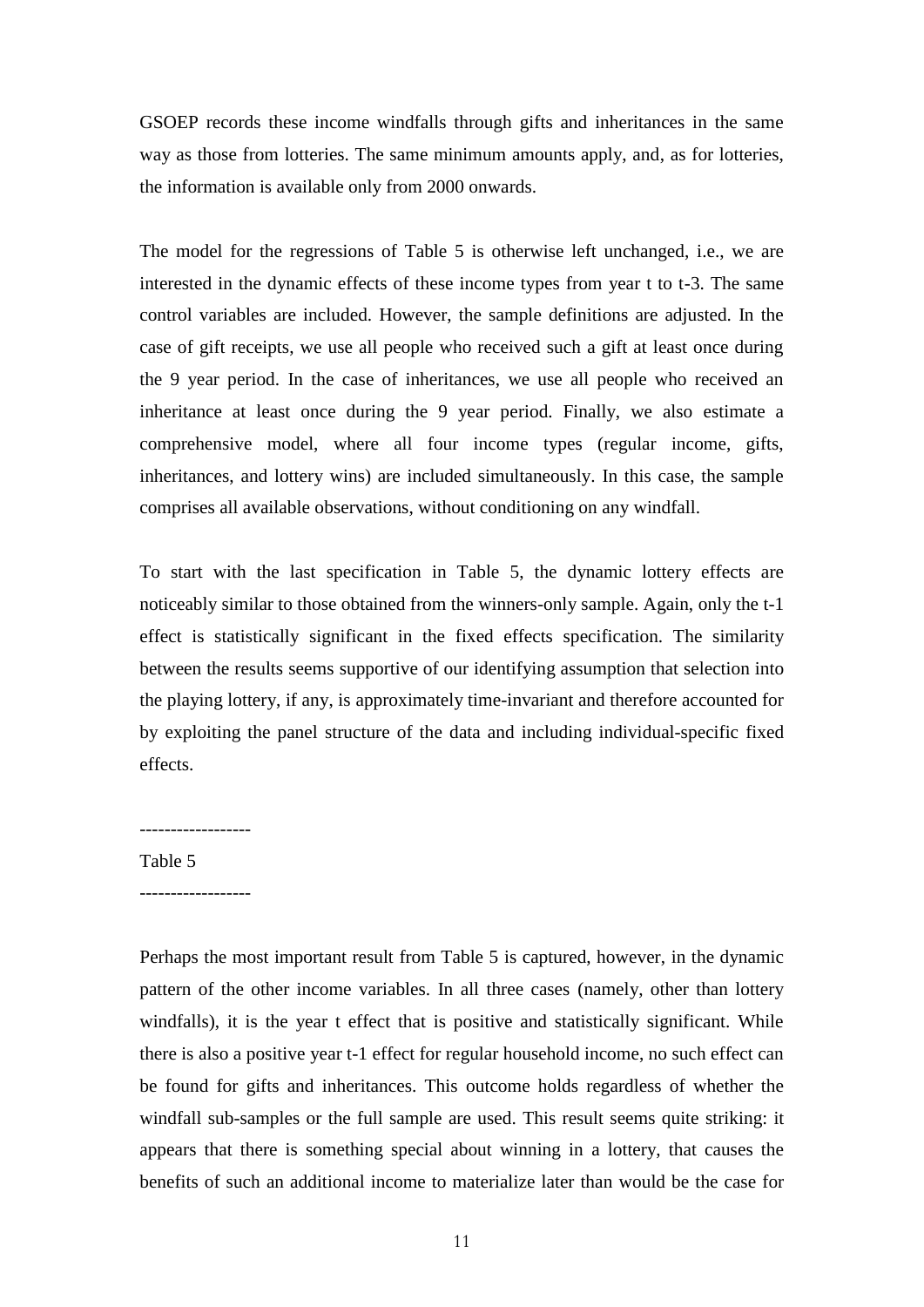income from other sources, be it regular earned income, or income from gifts and inheritances. One possibility is that lottery wins are genuinely unpredicted windfalls. If so, that may make them particularly suitable, from the economist's point of view, as empirical proxies for the concept of exogenous income and wealth shocks.

Some further, and indirect, corroboration comes from the work of Gardner and Oswald (2007) and Apouey and Clark (2008). They find no immediate effect of lottery wins on mental health in Great Britain, but can detect an effect some years later. Because of the rather different nature of the dependent variable, and the much smaller lottery prizes in these investigators' British data, we do not wish to emphasize those results too strongly. But they are consistent with the tenor of the current paper's conclusions.

Alternatively, might it be that the phenomenon is a result of people using a technical definition of income -- as answering implicitly: "no, my satisfaction with income is not higher, because although I have received a large windfall I do not count that as household income"? First, for the average citizen, technical sophistication in the distinction between income and wealth windfalls lacks the ring of plausibility. Second, such an interpretation would not predict the near-2-year delay followed by the observed large rise in satisfaction. Instead, if the effect happens merely because people count as income only the interest on lottery windfalls, then the effect would show up as soon as it arrives in their bank accounts, namely, immediately in our annual data. Third, the qualitative pattern through time is seen also in the lifesatisfaction responses, which would not be predicted by a windfalls-are-not-income account.

Finally, one could reason in the following way. A possible explanation for the lag is that a lottery win disrupts identity ("Who am I? What do I value? Who are my friends?") and it takes time to develop a new one. In the first few years, having money is inconsistent with a person's normal way of living, and it takes some years to learn to be a person who has money. So it may not be that lottery money is less valuable than salary money; rather, winnings may do what salary money does to make us feel good, but it may have the ‗additional' effect of making us feel bad in different ways. However, the difficulty with this line of argument here is that it seems likely to apply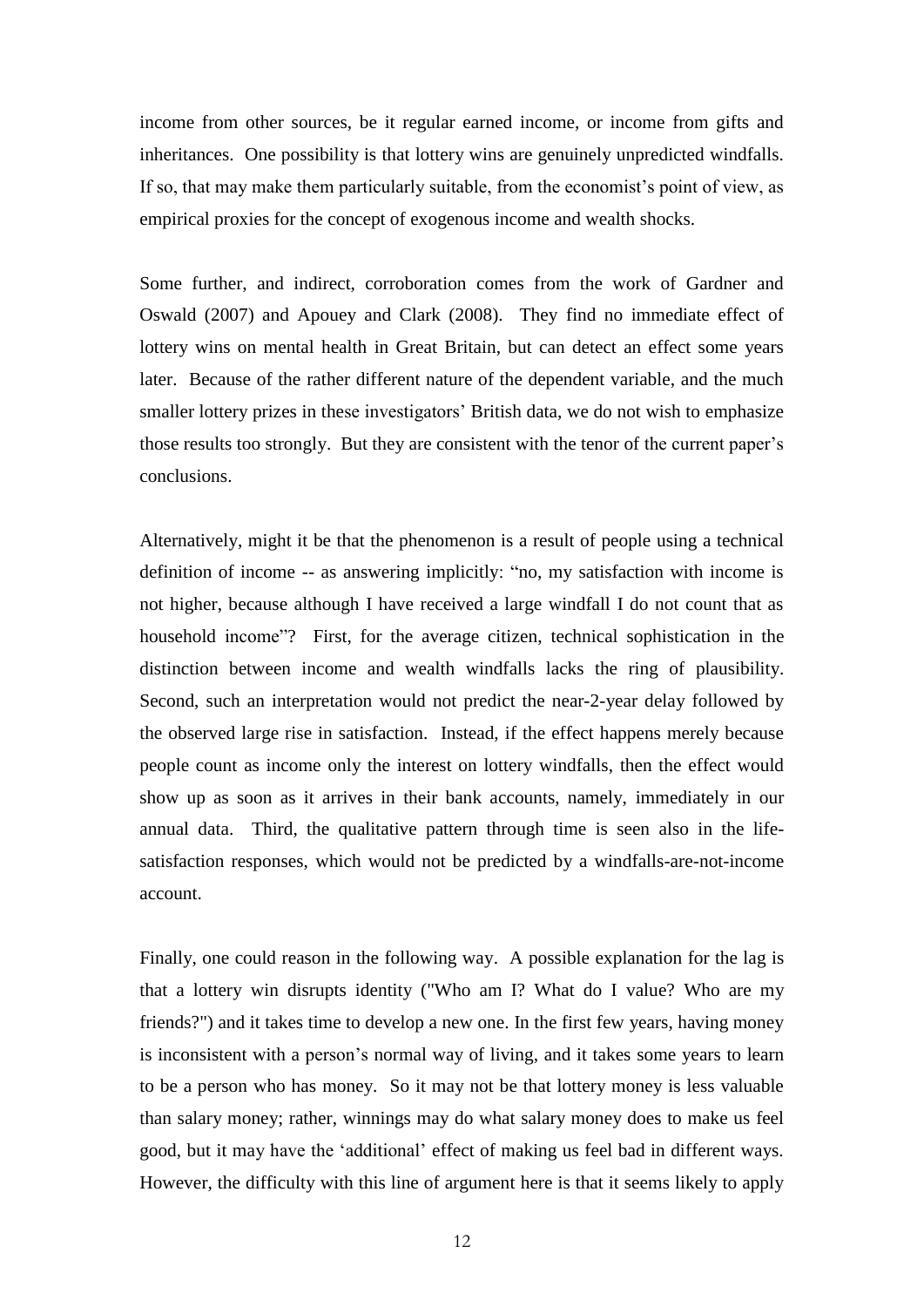to the winning of millions rather than, as typically in our data set, the winning of thousands. Receiving 30,000 Euros may be an important event to a person but not in itself identity-changing. <sup>5</sup>

## 5. Deservingness and Lottery Wins: A Model of Cognitive Behaviour

We now try to make sense of this pattern<sup>6</sup>. It is not possible to establish unambiguously why the individuals in our sample take so long to gain satisfaction from their windfall. Nevertheless, this section proposes a utility-maximizing model of a lottery winner.

Assume that the lottery win has just been announced. Let  $u(.)$  be a concave utility function defined over total income. Income comes in two forms: a fixed salary *y* and a flow of income *i* taken from the lottery win. An endogenous salary can be introduced into the model without altering the main points.

The win is a given sum of money, *L*, that is announced at time 0. The individual decides at each point in time how much of the cash to use per annum -- that is, how large the drawings *i* should be in each period -- from the entire stock of lottery winnings *L*; she can, for example, consume it all early on, or wait and spend money later. Time is continuous and runs from 0 to *T*.

Earned income is seen by the person as money which she intrinsically deserves. Lottery income, by contrast, is not viewed in the same way. The individual does not think immediately that she is fully 'deserving' of the money. In her mind, she marks down the utility value of the flow of lottery income by a coefficient D, which lies

<u>.</u>

<sup>5</sup> We thank Dan Gilbert for valuable suggestions on this.

<sup>6</sup> Two possibilities are that (i) people take some years to purchase goods with their lottery winnings or (ii) it takes time to appreciate money just as it does to appreciate fine wine. However, neither of these is predicted by standard economic theory, and neither seems plausible. A third, a ‗lucky charm' theory, is that winners feel good because they interpret the financial luck as a sign of a generic change in their chances in future random events; but, contrary to our data, this theory would predict a flat-rate effect, independently of the windfall size. A fourth, which is close in spirit to the changed-identity theory discussed earlier, is a disruption theory: winning shakes up people's lives in an uncomfortable way. But this would predict a fast drop at time t1 rather than a higher utility level per se later on. Moreover, again, most of our wins are too small for this account to seem truly persuasive.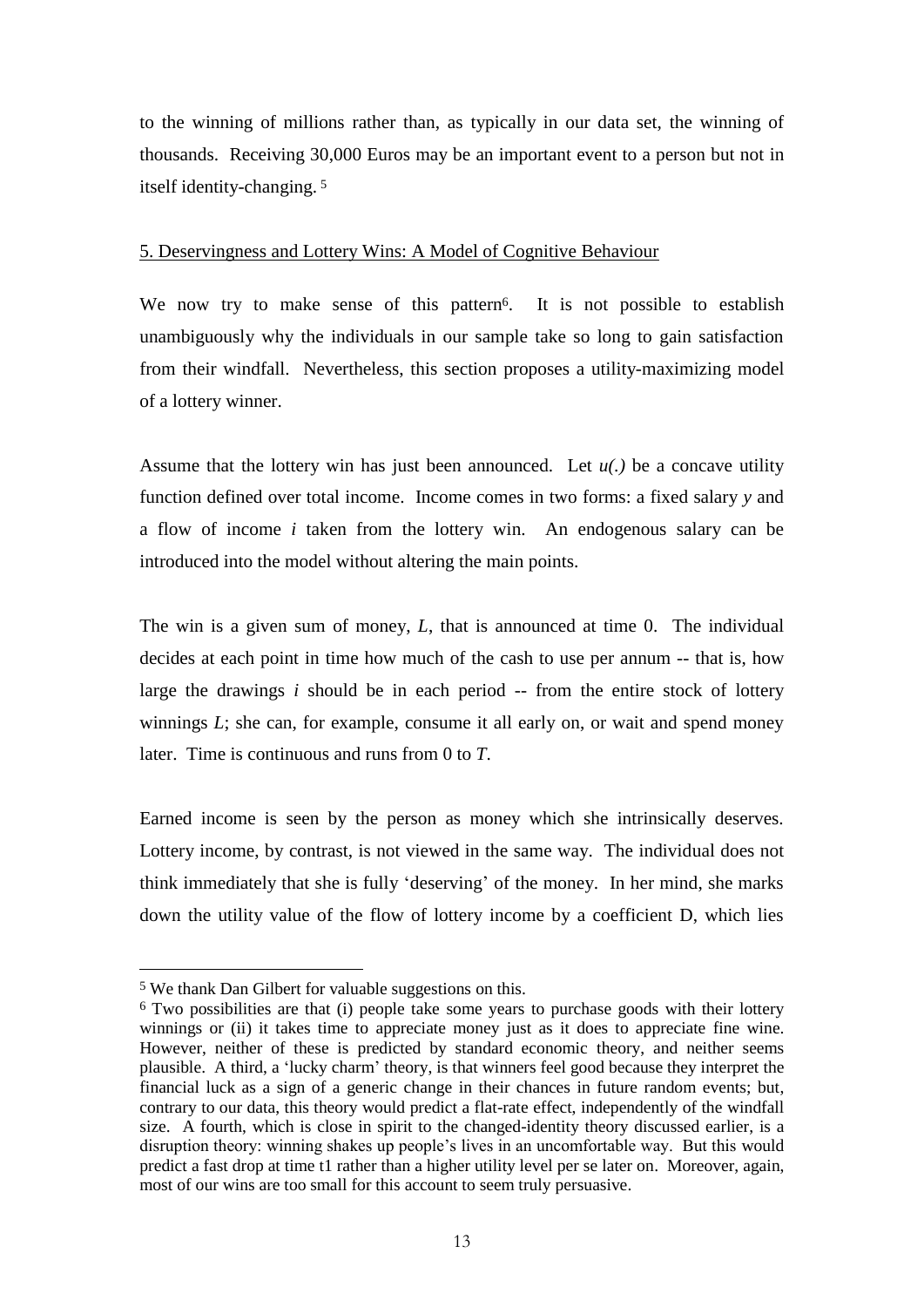between zero and unity. Intuitively, until the individual comes to terms with the win, this is a kind of psychic 'tax'. If  $D$  is 0.5, for example, the person is indifferent between salary income of \$1 and lottery income of \$2.

This gap can be thought of as a form of cognitive dissonance. Through time, however, the individual can persuade herself that she is deserving of the lottery money. This -- the erosion of the dissonance -- happens slowly. It requires effort *e*. The cost of effort is a convex function  $c(e)$ . By investing psychological resources, she can gradually build up the deservingness level, *D*, in her own mind. But doing so causes mental strain along the way. This is a kind of reverse-adaptation theory.

In terms of the earlier data, we will think of *u(.)* as proxying the satisfaction from income. Overall satisfaction or well-being, correspondingly, is instead given each period by  $u(.) - c(e)$ .

Discounting does not alter the nature of the optimization, so for simplicity is omitted. A discount rate *r* can easily be introduced into the model.

The person thus maximizes lifetime utility subject to, first, a lottery-win budget constraint and, second, a differential equation constraint on the rate of change of deservingness D. The problem in full is: in each period choose psychological effort, *e*, and the amount of lottery winnings drawn down, *i*, to solve

Maximize 
$$
\int_{0}^{T} [u(y+iD)-c(e)]dt
$$
 *Lifetime utility*

subject to four constraints:

 $idt \leq L$ *T*  $\int_0 idt \leq$ *Lottery-win budget constraint*  $\dot{D} = e - \delta D$  Adjustment-of-deservingness equation

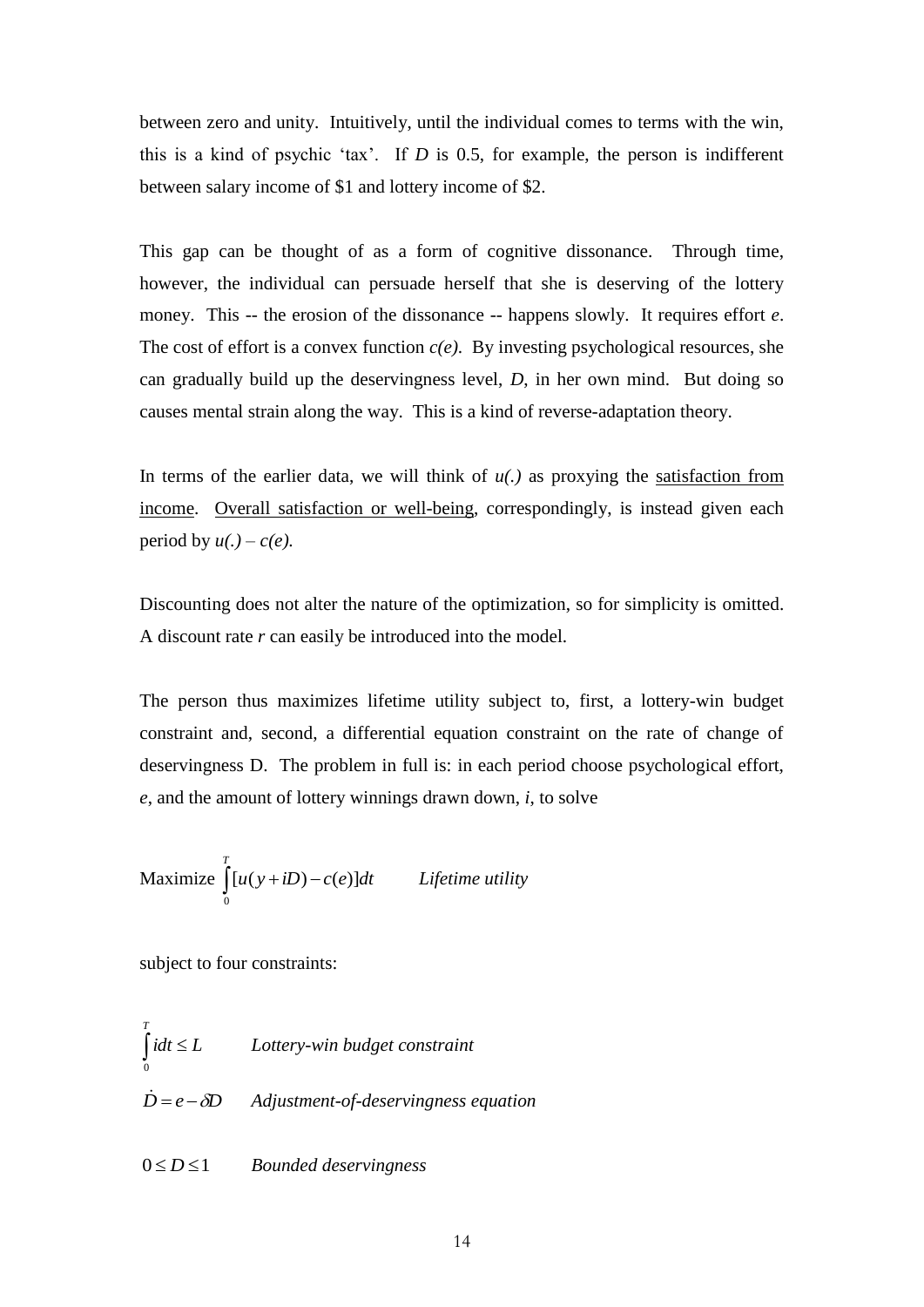#### $0 \le e \le \overline{e}$  *Bounded effort*

where deservingness *D* lies in the unit interval, *e* lies between zero and e-bar, the time rate of change of a variable is marked by a dot, and  $D$  depreciates at rate  $\delta$ . It is not necessary for the analysis that the rate of depreciation be strictly positive, and we return to this issue at a later point.

 $0 \le e \le \bar{e}$  *Bounded effort*<br>
where deservingness *D* lies in the unit intervate of change of a variable is marked by a *i*<br>
necessary for the analysis that the rate of<br>
return to this issue at a later point.<br>
A value A value of *D*=1 corresponds to full deservingness. In this case, the person treats wage income and lottery income as identically valuable inside their utility function. By assumption, the deservingness parameter *D* cannot exceed unity, nor go negative. Effort *e* is assumed to lie in a closed interval, and also, by assumption, cannot go negative.

Form the Hamiltonian

$$
H = u(y + iD) - c(e) + \lambda[L - i] + \psi(e - \delta D)
$$

where lambda is a multiplier that is constant (ie, independent of time) and psi is a multiplier that is dependent on time. Lambda here is independent of t because it corresponds to an integral constraint. In the model, the value of lambda is closely linked to the marginal utility of income, whereas psi is the shadow price of deservingness.

The necessary conditions for an optimum, from Pontryagin's Maximum Principle, are:

$$
H_i = u'(y + iD)D - \lambda = 0 \tag{1}
$$

$$
H_e = -c'(e) + \psi \le 0\tag{2}
$$

$$
\dot{\psi} = -H_D = -u'(y + iD)\dot{i} + \psi \delta \tag{3}
$$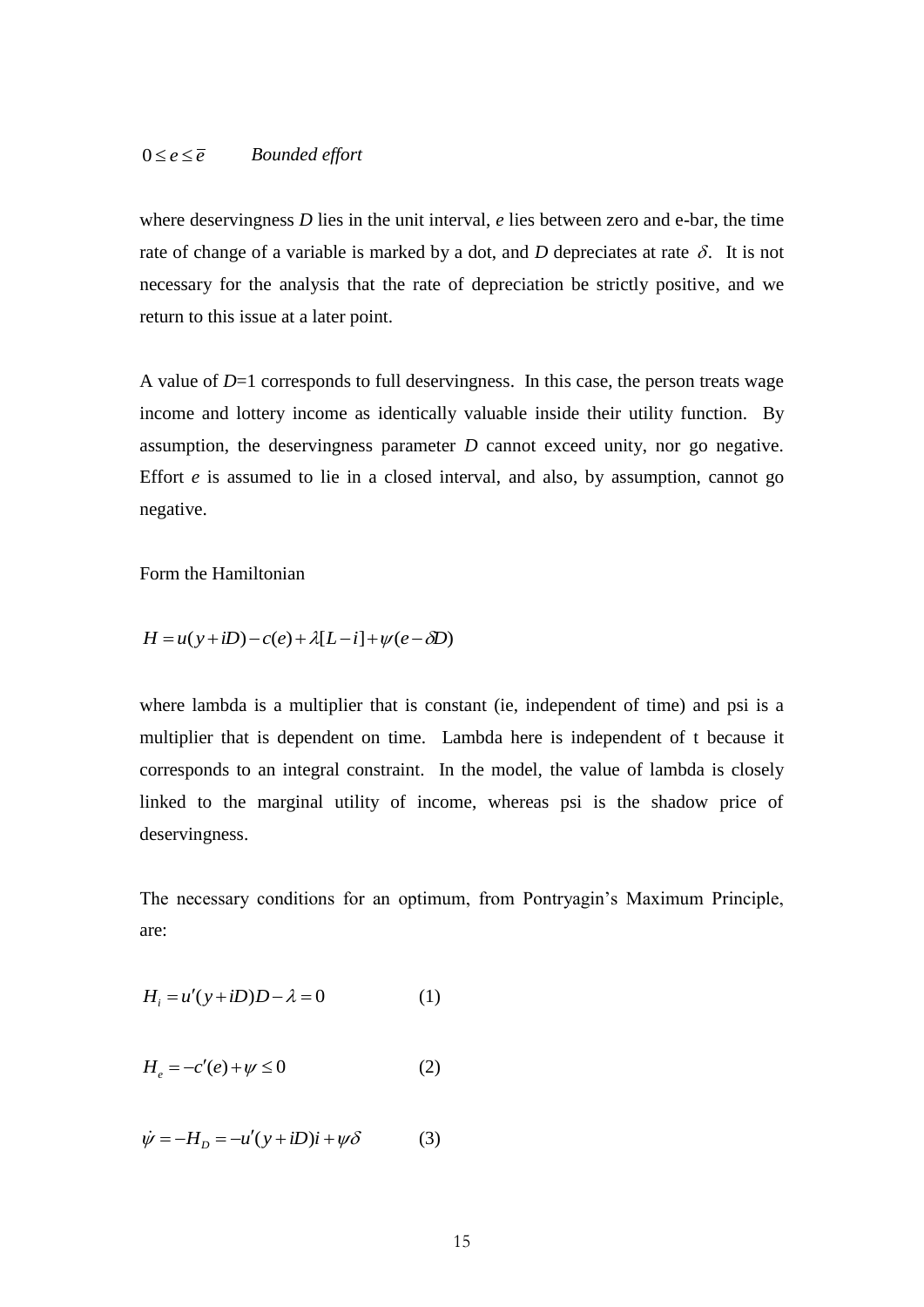$$
\dot{D} = e - \delta D \tag{4}
$$

$$
D(T)\psi(T) = 0.\tag{5}
$$

When (2) holds as a strict equality, these characterize an optimal interior solution. In some circumstances, bang-bang solutions (with variables set at corners) may be the optimal outcome.

*D* = *e* -  $\partial$ *D* (4)<br> *D(T)* $\psi$ (*T*) = 0. (5)<br>
When (2) holds as a strict equality, these ch<br>
some circumstances, bang-bang solutions (<br>
Equation 1 requires that the (deservingness)<br>
the same in each time period. With Equation 1 requires that the (deservingness-adjusted) marginal utility of income be the same in each time period. With  $D=1$ , the condition collapses to the conventional form found in optimal lifetime consumption models. Equation 2 determines the instantaneous value of the shadow price of deservingness, which is given by the marginal cost of psychological effort, namely, the first derivative of *c(e)*. Equation 3 is the equation of motion of deservingness's shadow price,  $\psi$ . Equation 4 reproduces the dynamics of how deservingness builds up over time. Equation 5 is a transversality condition.

Figure 1 describes a typical outcome. Over time, a rational individual invests - perhaps only subconsciously -- in building up his or her sense of deservingness. When that deservingness level hits a value  $D^*$ , a steady state ensues.

It seems natural to assume that deservingness  $D$  begins, in time  $t=0$  when the individual learns of the lottery win, close to zero. The model requires some assumption of this type about the initial value  $D(0)$ .

From equation 1, the derivative of utility with respect to income is in each period

$$
u'(y+iD) = \frac{\lambda}{D} \tag{6}
$$

where the multiplier lambda is a constant. This can be thought of as the deservingness-scaled marginal utility of income. The expression means that as deservingness *D* rises so the right hand side of (6) declines and hence the value of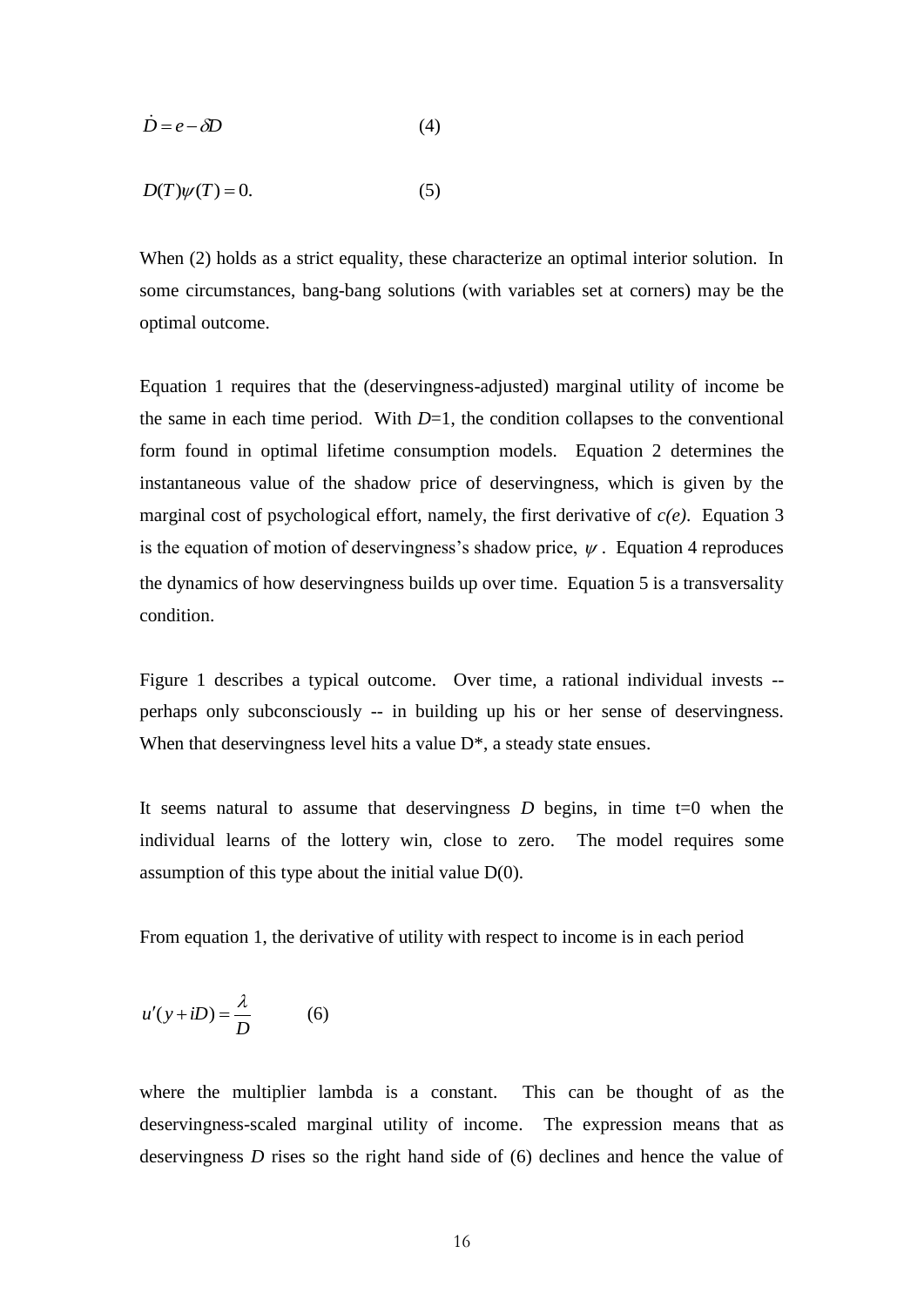(.) must itself decline. The value of *D* cannot literally be zero at the starting point, t=0, if (6) is to hold as a well-behaved interior optimum.

Equation (6)'s form is simple but powerful. Because  $u(.)$  is strictly concave,  $y+iD$ must move inversely with D. Thus total effective income  $y+iD$  rises through time as *D* increases. Hence the income-driven part of the utility function,  $u(.)$ , is also increasing over time. This establishes that as deservingness *D* increases it must be the case that the utility from income goes up. Within this framework, as depicted in Figure 1, the characteristic of all but pathological cases is thus that utility starts close to, or lower than, the pre-lottery level.

 $u'(.)$  must itself decline. The value of *D* ca<br>  $u(.)$  must itself decline. The value of *D* ca<br>  $=0$ , if (6) is to hold as a well-behaved interia-<br>
Equation (6)'s form is simple but powerful<br>
must move inversely with *D*. Intuitively, this is for three reasons. First, the individual sets high effort e to try to bring up her sense of deservingness *D*. That is a source of mental strain and acts, ceteris paribus, to pull down the person's utility from the level prevailing just before the announcement of the lottery win (when the person had had no need to put in effort to rationalize their own income, which was only from salary). Second, the optimizing individual does start to draw upon lottery income, because now recognizes that she will be richer over her lifetime, so that it is rational for her to bring forward new spending. But now the consequence of every dollar spent is a smaller utility gain than from an equivalent dollar of salary income; this is because each lottery dollar is downgraded by parameter *D*. Third, in turn, this downgrading makes it less desirable in the early periods to consume from the lottery winnings *L*. Other things constant, it is preferable to wait a few periods, to allow the deservingness level to rise, and thus to allow the money eventually to be more fully enjoyed.

If horizon time *T* goes to infinity, the model's solution converges to a steady state path, and that solution is characterized by

$$
u'(y + i * D^*)i^* = c'(e^*)\delta \tag{7}
$$

$$
e^* = \delta D^*.\tag{8}
$$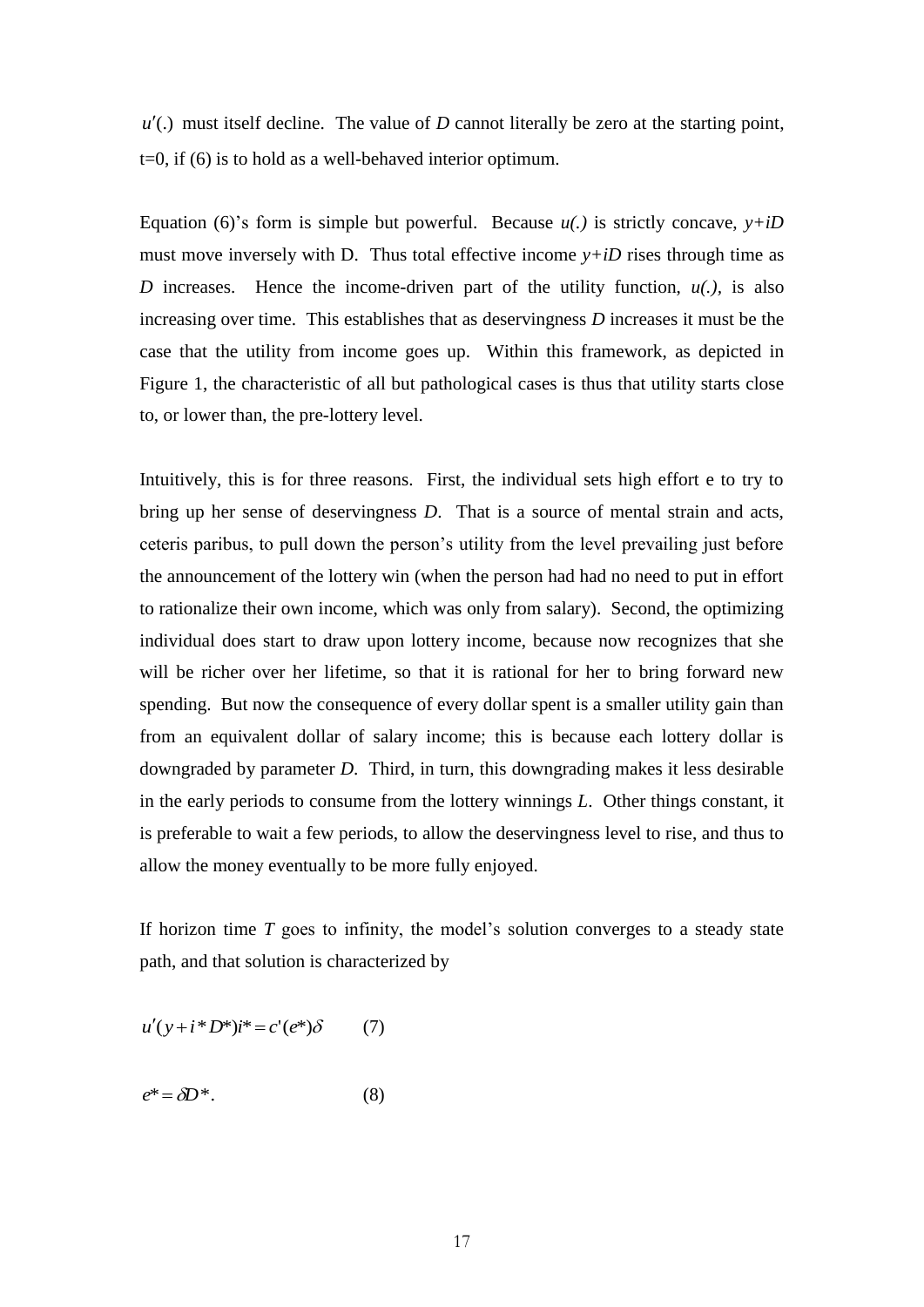The individual continues to put in psychological effort to maintain her sense of deservingness, but only at level e\* necessary to cover the level of depreciation.

Two special and simple cases are the following.

A: When *u(.)* is linear, it is optimal to build up *D* as slowly as possible, and to consume all the *L* lottery win in the final few periods, or whenever *D* first reaches the value of unity. The reason is that there is no gain from consuming in any particular period, so it pays to wait as long as feasible.

B: When *c(.)* is zero as well, there is a so-called bang-bang solution. It is optimal straight away to set effort e to its maximum level, *e* . The individual adjusts psychologically as quickly as possible, while leaving the lottery winnings intact. Then, when *D* hits unity, the consumption of lottery winnings can begin.

One issue is how the per-period lottery-drawings *i* are set in each period as the level of deservingness *D* rises through time. Here the structure of equation 1 means that what matters is the conventional degree of relative risk aversion of the  $u(.)$  utility function.

This follows easily from differentiating throughout the inter-temporal optimality requirement, equation 1:

$$
D2u''(.)di + iDu''(.)dD + u'(.)dD = 0
$$
 (9)

which, after rearrangement, and multiplication throughout by *D/i*, gives the expression:

$$
\frac{di}{dD} \frac{D}{i} = -[1 + \frac{u'(.)}{u''(.)} \frac{1}{Di}]
$$
 (10)

Or simply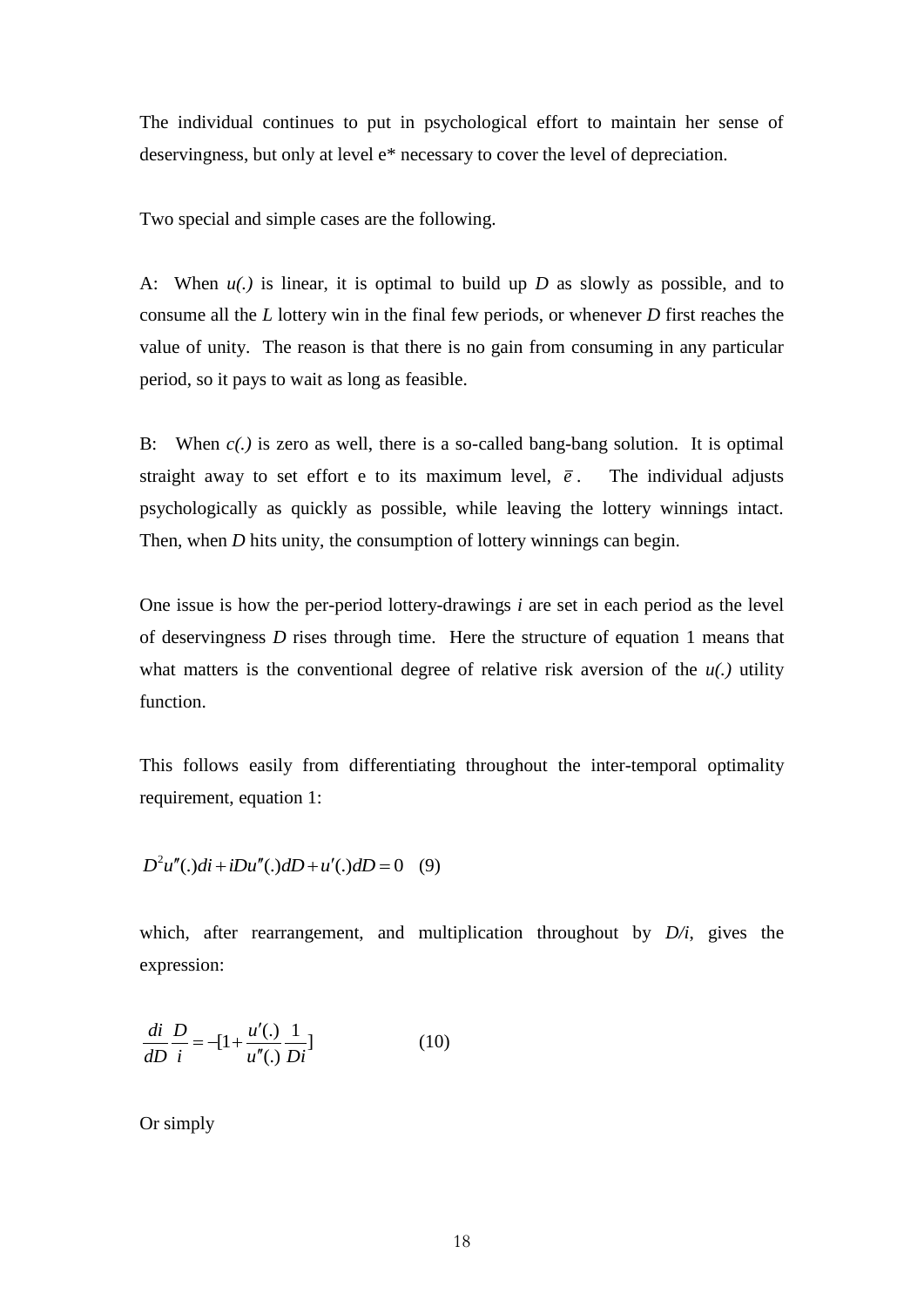$$
\frac{di}{dD}\frac{D}{i} = \frac{1}{\eta} - 1\tag{11}
$$

where eta is the degree of relative risk aversion.

Therefore, in the useful benchmark case where eta is equal to unity, it follows that if deservingness increases through time the variables *i* and *D* rise together in exact proportion. Then, as eta lies above (or below) unity, lottery income is drawn on less (or more) through time.

#### 6. Conclusions

<u>.</u>

A standard prediction of economic theory is that human beings enjoy winning lotteries and that such wins quickly improve the quality of people's lives. This is what most economists would expect. The evidence in this study, however, does not greatly support such a conclusion.

1 (11)<br>
the degree of relative risk aversi<br>
the useful benchmark case wh<br>
s increases through time the<br>
Then, as eta lies above (or belo<br>
ough time.<br>
ns<br>
ns<br>
prediction of economic theor<br>
that such wins quickly impro<br>
cono Instead, these longitudinal data, which have the advantage of following randomly selected people before they win the lottery and for some years afterwards, reveal a strong and delayed effect. Even for a measure of financial satisfaction -- chosen here because it is so naturally a subjective well-being variable in the domain of lottery winnings -- we cannot discern any impact upon people for almost 2 years<sup>7</sup>. Then, a large effect becomes visible. A person's satisfaction with their household's income is markedly higher if they earlier had a substantial win on the lottery. The estimated effect is robust in subsamples. <sup>8</sup>

<sup>7</sup> It is worth noting that 2 years is how long it takes humans to adapt to other hedonic shocks, such as bereavement and divorce (Clark et al 2008a). In this paper, we study what might be thought of as a form of 'negative adaptation'.

<sup>&</sup>lt;sup>8</sup> As explained in the paper, this effect cannot be because winners draw a subtle definitional distinction between windfall wealth and income. If as a lottery winner I put 100,000 dollars into the bank, at an interest rate of 5%, then I get 5000 dollars per annum straight away, namely, in the first year. After three years, I am still receiving 5000 dollars a year in interest (or marginally more if, contrary to the spirit of the life-cycle model, I have compounded it all). Therefore it is not true that investing the windfall sum will only slowly lead to an uprating of my income, and correspondingly not true that the patterns in our data can be explained by such an account.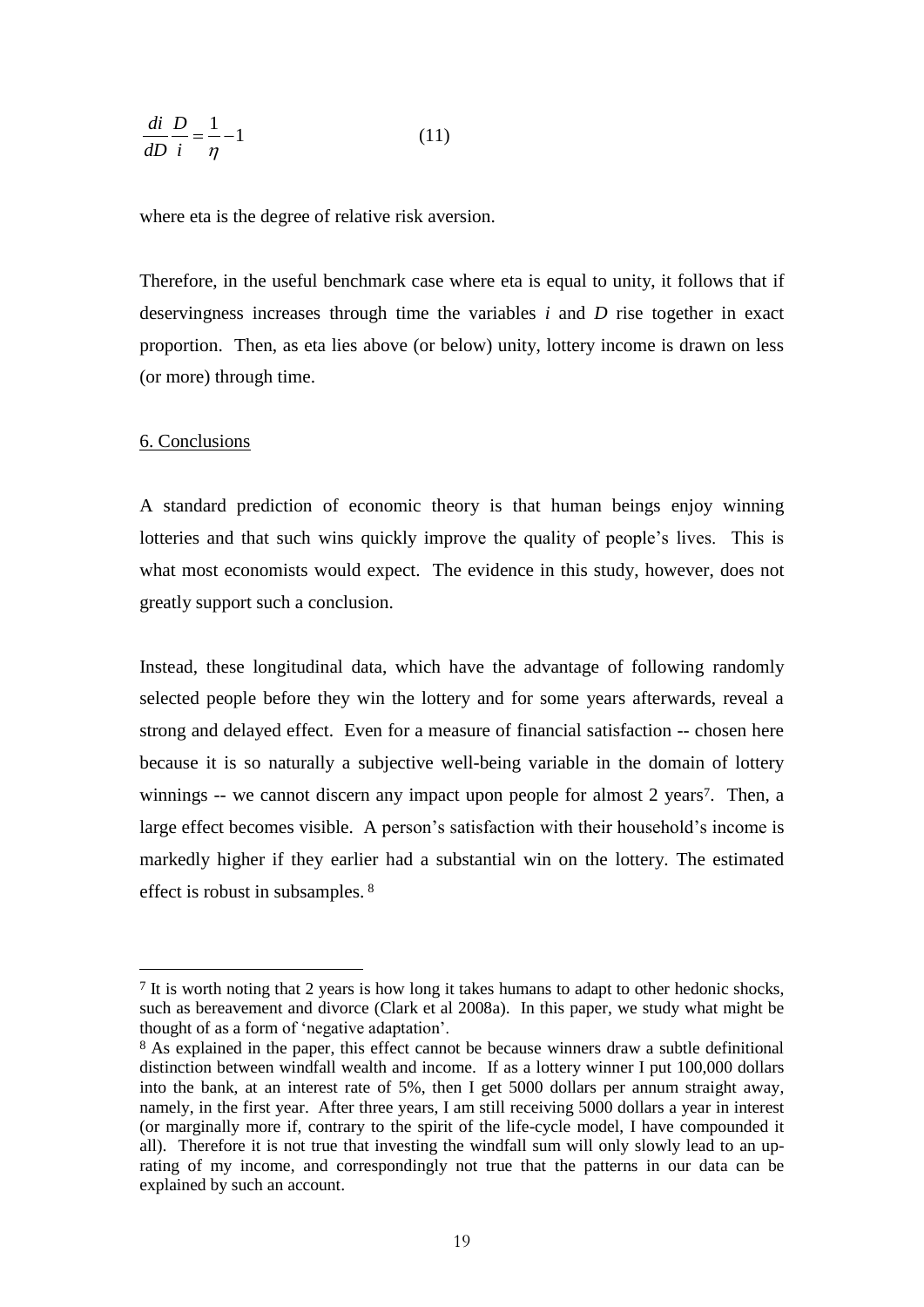The paper's evidence is consistent with the (non-longitudinal) experimental findings of Kuhn et al 2008. Both run counter to one commonly heard idea -- the view that lottery wins can initially make people happy but that such an effect on well-being quickly erodes as individuals adapt hedonically to a new standard of living. There is much folk-lore on this, and Brickman et al (1978) proposes the same idea, but it is apparently not consistent with these data. In a sense, the reverse is true: enjoyment from a lottery win emerges slowly rather than dissipates slowly.

Building upon the psychological literature on deservingness<sup>9</sup>, we have suggested a formal model that is consistent with the facts observed in our data. In the model, people suffer from cognitive dissonance when they win. Initially, they do not feel they deserve the windfall, and this reduces the marginal utility of their lottery income. They slowly invest in psychological effort to persuade themselves of their deservingness, and the utility from income then rises through time. They come to enjoy the money. In the model, we have attempted to distinguish between the satisfaction from income  $u(.)$  and overall satisfaction or utility  $u(.)$  -  $c(e)$ . The model is placed second in the paper because it is an attempt ex post to make sense of the patterns found empirically.

Interestingly, in the German language, there is a single verb "verdienen" which means both "to earn" (as a payment for work) and "to deserve". The main hypothesis of this paper -- that some forms of income are perceived as more deserved than others -- is thus in a sense anticipated in the culture and vocabulary.

Whatever the correct theoretical interpretation, and further inquiry will be necessary, the paper has shown that lottery income, gift income, inheritance income, and wage income are not identical in their empirical consequences. Despite the traditions of economics, human beings seem to weight differently the different kinds of income that accrue to them. If so, it is not sufficient to describe utility by a function  $u(y)$ , and it is not true that ‗a dollar is a dollar'. We believe the idea may have applications in

1

<sup>&</sup>lt;sup>9</sup> We have found little published empirical research on deservingness and lottery wins, although Callan et al (2006) touches upon the issue.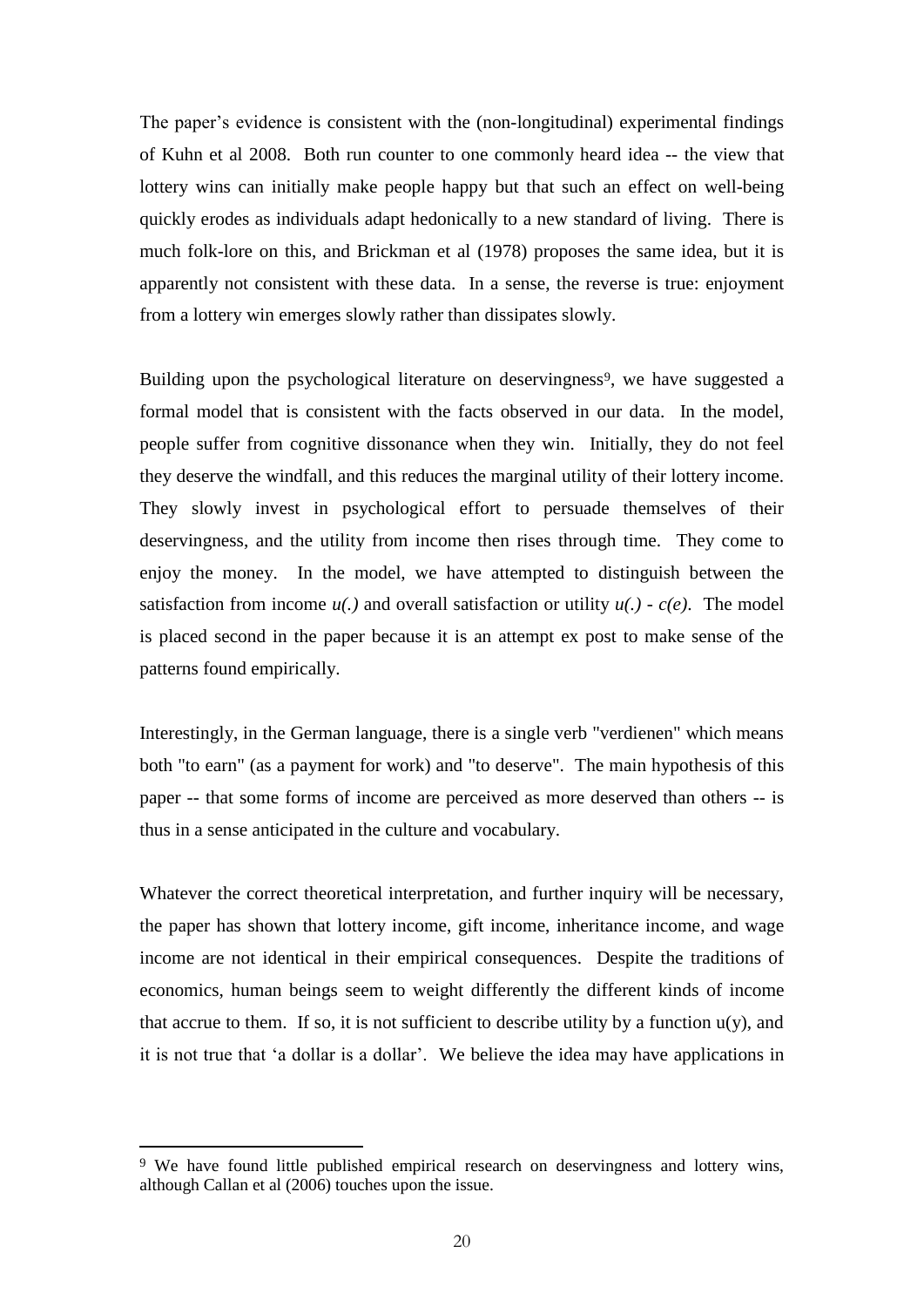many settings in social science. Money may not be as homogeneous, and psychologically fungible, as the discipline of economics<sup>10</sup> has presumed.

<u>.</u>

<sup>10</sup> With honorable exceptions such as Thaler (1990).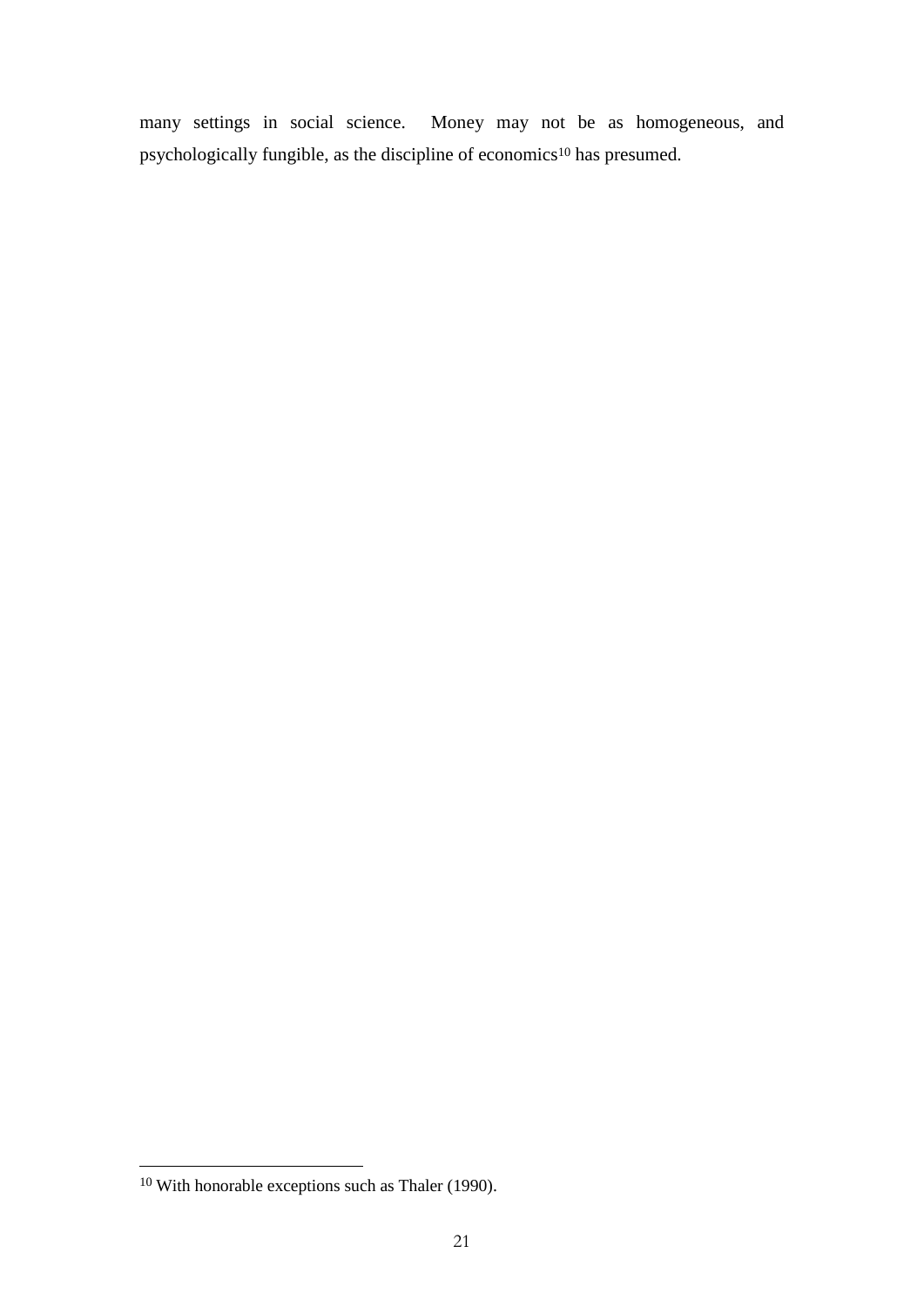| Year  | # of reported wins | average amount |  |
|-------|--------------------|----------------|--|
|       |                    |                |  |
| 2000  | 32                 | 6514           |  |
| 2001  | 17                 | 6558           |  |
| 2002  | 16                 | 99786          |  |
| 2003  | 29                 | 15730          |  |
| 2004  | 14                 | 5413           |  |
| 2005  | 38                 | 4659           |  |
| 2006  | 49                 | 4998           |  |
| 2007  | 37                 | 2703           |  |
| 2008  | 50                 | 4040           |  |
|       |                    |                |  |
| Total | 282                | 11250          |  |

*Table 1. Lottery winnings in the GSOEP (in Euros)*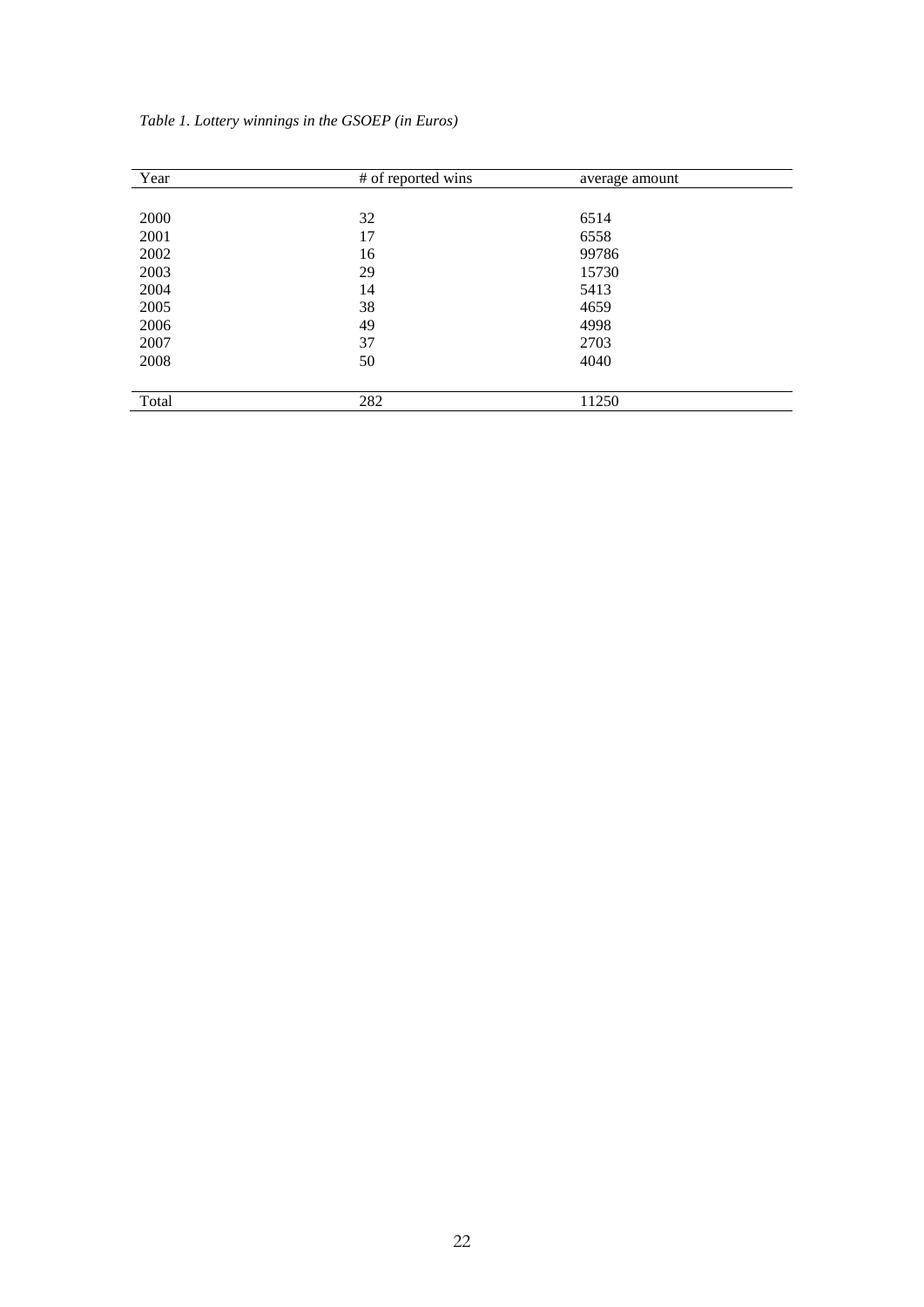|                          | Years<br>without win |          | Years<br>with win |          |
|--------------------------|----------------------|----------|-------------------|----------|
|                          | mean                 | std.err. | mean              | std.err. |
|                          |                      |          |                   |          |
| Employed ( $yes=1$ )     | 0.67                 | 0.011    | 0.68              | 0.028    |
| Household size           | 2.71                 | 0.026    | 2.77              | 0.074    |
| Age                      | 49.5                 | 0.312    | 50.3              | 0.797    |
| German ( $yes=1$ )       | 0.92                 | 0.006    | 0.93              | 0.015    |
| Married ( $yes=1$ )      | 0.74                 | 0.010    | 0.75              | 0.026    |
| Log household income     | 10.4                 | 0.013    | 10.5              | 0.035    |
| Satisfaction with health | 6.41                 | 0.054    | 6.22              | 0.133    |
|                          |                      |          |                   |          |
| Number of observations   | 1687                 |          | 282               |          |

*Table 2. Lottery winnings in the GSOEP*

*Table 3. Financial satisfaction equations (with variables for lottery wins)*

|                             | Lottery win $(Yes=1)$ |            | Log winning amount |            |  |
|-----------------------------|-----------------------|------------|--------------------|------------|--|
| Win in t                    | $0.318*$              | 0.124      | $0.038*$           | 0.016      |  |
|                             | (0.125)               | (0.117)    | (0.016)            | (0.014)    |  |
| Win in t-1                  | $0.480**$             | $0.336**$  | $0.053**$          | $0.035*$   |  |
|                             | (0.131)               | (0.128)    | (0.016)            | (0.015)    |  |
| Win in $t-2$                | $-0.022$              | $-0.168$   | $-0.001$           | $-0.018$   |  |
|                             | (0.167)               | (0.137)    | (0.019)            | (0.016)    |  |
| Win in $t-3$                | $-0.152$              | $-0.087$   | $-0.017$           | $-0.010$   |  |
|                             | (0.195)               | (0.152)    | (0.022)            | (0.018)    |  |
| Individual<br>fixed effects | $\overline{N}$        | <b>Yes</b> | N <sub>0</sub>     | <b>Yes</b> |  |
| Number of<br>observations   | 1346                  | 1346       | 1346               | 1346       |  |

Standard errors in parentheses

 $*$  p<0.05,  $*$  p  $>0.01$ 

Sample includes all people with at least one reported lottery win. Controls include household size, age, gender, employment, marital status, education, health and year effects.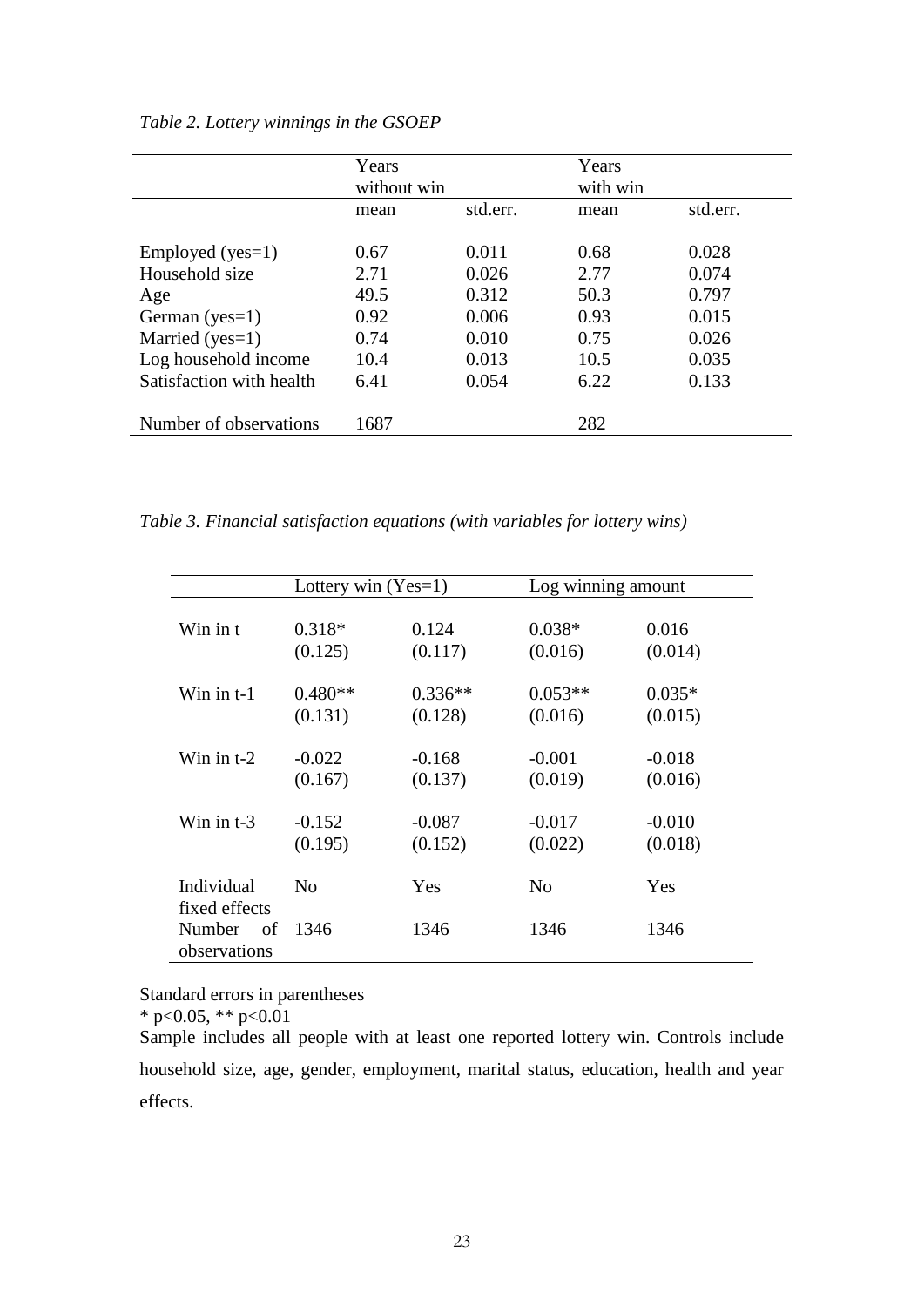|                             | $0.441*$  | 0.199    |
|-----------------------------|-----------|----------|
| Large lottery win $(Yes=1)$ |           |          |
|                             | (0.205)   | (0.176)  |
|                             |           |          |
| Large lottery win in t-1    | $0.709**$ | $0.447*$ |
|                             | (0.173)   | (0.182)  |
|                             |           |          |
|                             |           |          |
| Large lottery win in t-2    | 0.065     | $-0.103$ |
|                             | (0.228)   | (0.183)  |
|                             |           |          |
| Large lottery win in t-3    | $-0.092$  | $-0.030$ |
|                             | (0.253)   | (0.193)  |
|                             |           |          |
| Small lottery win (Yes=1)   | 0.212     | 0.058    |
|                             |           |          |
|                             | (0.159)   | (0.154)  |
|                             |           |          |
| Small lottery win in t-1    | 0.257     | 0.225    |
|                             | (0.186)   | (0.179)  |
|                             |           |          |
| Small lottery win in t-2    | $-0.134$  | $-0.248$ |
|                             | (0.244)   | (0.201)  |
|                             |           |          |
|                             |           |          |
| Small lottery win in t-3    | $-0.256$  | $-0.166$ |
|                             | (0.316)   | (0.235)  |
| Fixed effects               | no        | yes      |
| N                           | 1346      | 1346     |

*Table 4. Financial satisfaction equations (the effects of large and small lottery wins)*

Standard errors in parentheses

 $*$  p<0.05,  $*$  p <0.01

A lottery win is classified as "large" if the amount exceeds 10 percent of annual household income.

Sample includes all people with at least one reported lottery win.

Equations controls are as before.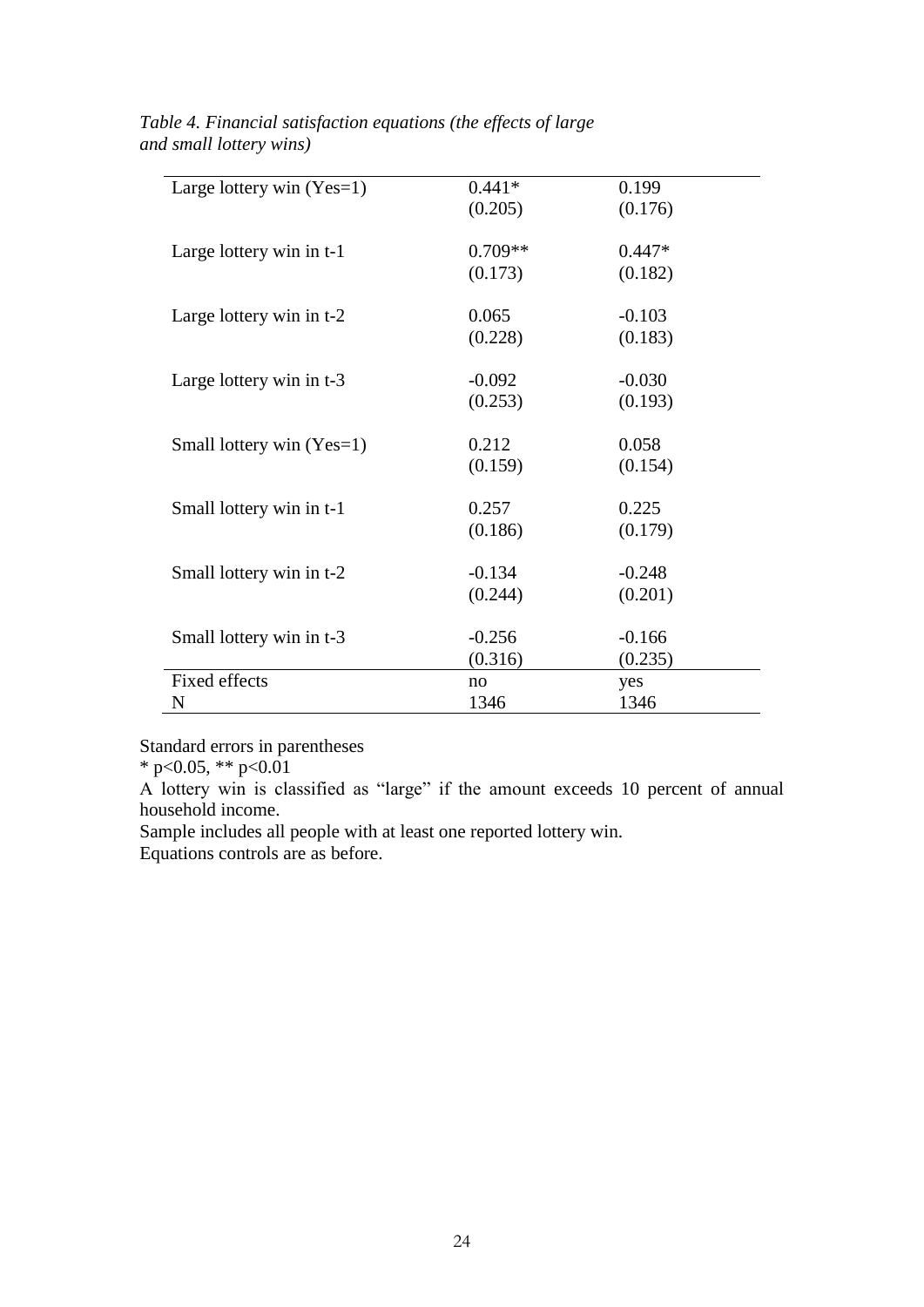| ayjerent kinus of theome windfulls |                          |                      |                        |                      |                         |                      |                      |                     |
|------------------------------------|--------------------------|----------------------|------------------------|----------------------|-------------------------|----------------------|----------------------|---------------------|
| Log household<br>income            | $1.263**$<br>(0.026)     | $0.655**$<br>(0.019) |                        |                      |                         |                      | $1.257**$<br>(0.026) | $0.659*$<br>(0.019) |
| Log income in<br>$t-1$             | $0.283**$<br>(0.021)     | $0.067**$<br>(0.018) |                        |                      |                         |                      | $0.278**$<br>(0.021) | $0.067*$<br>(0.018) |
| Log income in                      | $0.090**$                | $-0.020$             |                        |                      |                         |                      | $0.090**$            | $-0.022$            |
| $t-2$                              | (0.020)                  | (0.017)              |                        |                      |                         |                      | (0.020)              | (0.017)             |
| Log income in<br>$t-3$             | 0.014<br>(0.021)         | $-0.030$<br>(0.016)  |                        |                      |                         |                      | 0.015<br>(0.021)     | $-0.030$<br>(0.016) |
| Gift received<br>$(yes=1)$         |                          |                      | $0.177**$<br>(0.048)   | $0.165**$<br>(0.042) |                         |                      | $0.307**$<br>(0.046) | $0.171*$<br>(0.042) |
| Gift received in<br>$t-1$          |                          |                      | 0.066<br>(0.047)       | 0.037<br>(0.041)     |                         |                      | $0.176**$<br>(0.045) | 0.040<br>(0.042)    |
| Gift received in<br>$t-2$          |                          |                      | $0.106*$<br>(0.047)    | 0.072<br>(0.042)     |                         |                      | $0.208**$<br>(0.044) | 0.071<br>(0.042)    |
| Gift received in<br>$t-3$          |                          |                      | 0.008<br>(0.052)       | 0.027<br>(0.045)     |                         |                      | 0.079<br>(0.050)     | 0.012<br>(0.045)    |
| Inheritance<br>$(yes=1)$           |                          |                      |                        |                      | $0.188**$<br>(0.044)    | $0.124**$<br>(0.036) | $0.207**$<br>(0.045) | $0.119*$<br>(0.038) |
| Inheritance in t-1                 |                          |                      |                        |                      | 0.067<br>(0.043)        | 0.011<br>(0.036)     | $0.084*$<br>(0.042)  | 0.011<br>(0.037)    |
| Inheritance in t-2                 |                          |                      |                        |                      | 0.047<br>(0.046)        | $-0.004$<br>(0.037)  | 0.054<br>(0.044)     | $-0.001$<br>(0.038) |
| Inheritance in t-3                 |                          |                      |                        |                      | 0.064<br>(0.051)        | 0.002<br>(0.039)     | 0.071<br>(0.050)     | $-0.004$<br>(0.040) |
| Lottery win<br>$(Yes=1)$           |                          |                      |                        |                      |                         |                      | $0.403**$<br>(0.127) | 0.158<br>(0.113)    |
| Lottery win in<br>$t-1$            |                          |                      |                        |                      |                         |                      | $0.492**$<br>(0.125) | $0.311*$<br>(0.123) |
| Lottery win in<br>$t-2$            |                          |                      |                        |                      |                         |                      | 0.022<br>(0.158)     | $-0.149$<br>(0.130) |
| Lottery win in<br>$t-3$            |                          |                      |                        |                      |                         |                      | $-0.157$<br>(0.194)  | $-0.087$<br>(0.143) |
| Fixed effects<br>Observations      | N <sub>o</sub><br>116147 | Yes<br>116147        | N <sub>o</sub><br>8822 | Yes<br>8822          | N <sub>o</sub><br>12010 | Yes<br>12010         | No<br>115979         | Yes<br>115979       |

*Table 5. Financial satisfaction equations with variables for earned income and different kinds of income windfalls*

Source: German Socio-Economic Panel 2000-2008; \* p<0.05, \*\* p<0.01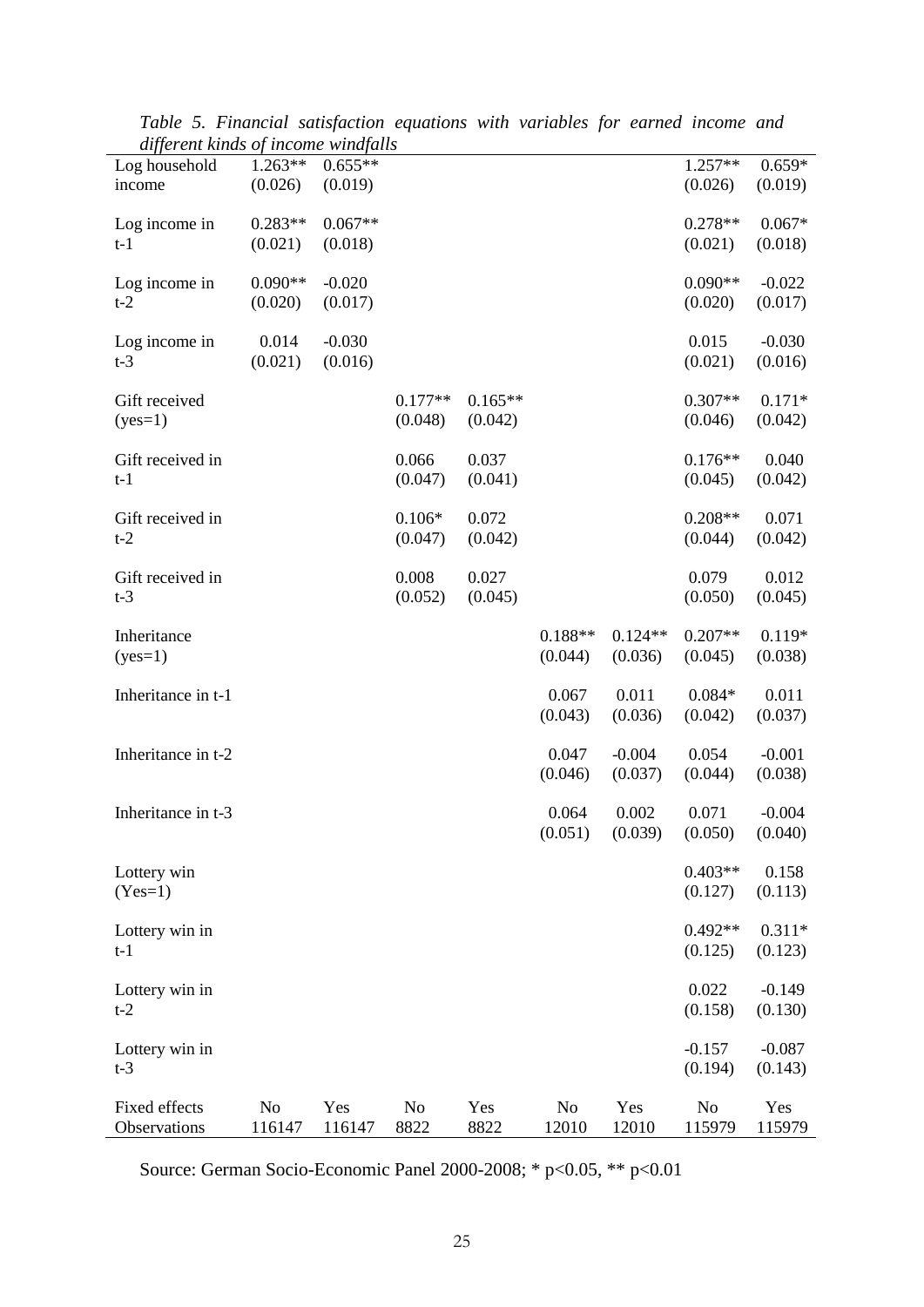**Figure 1**

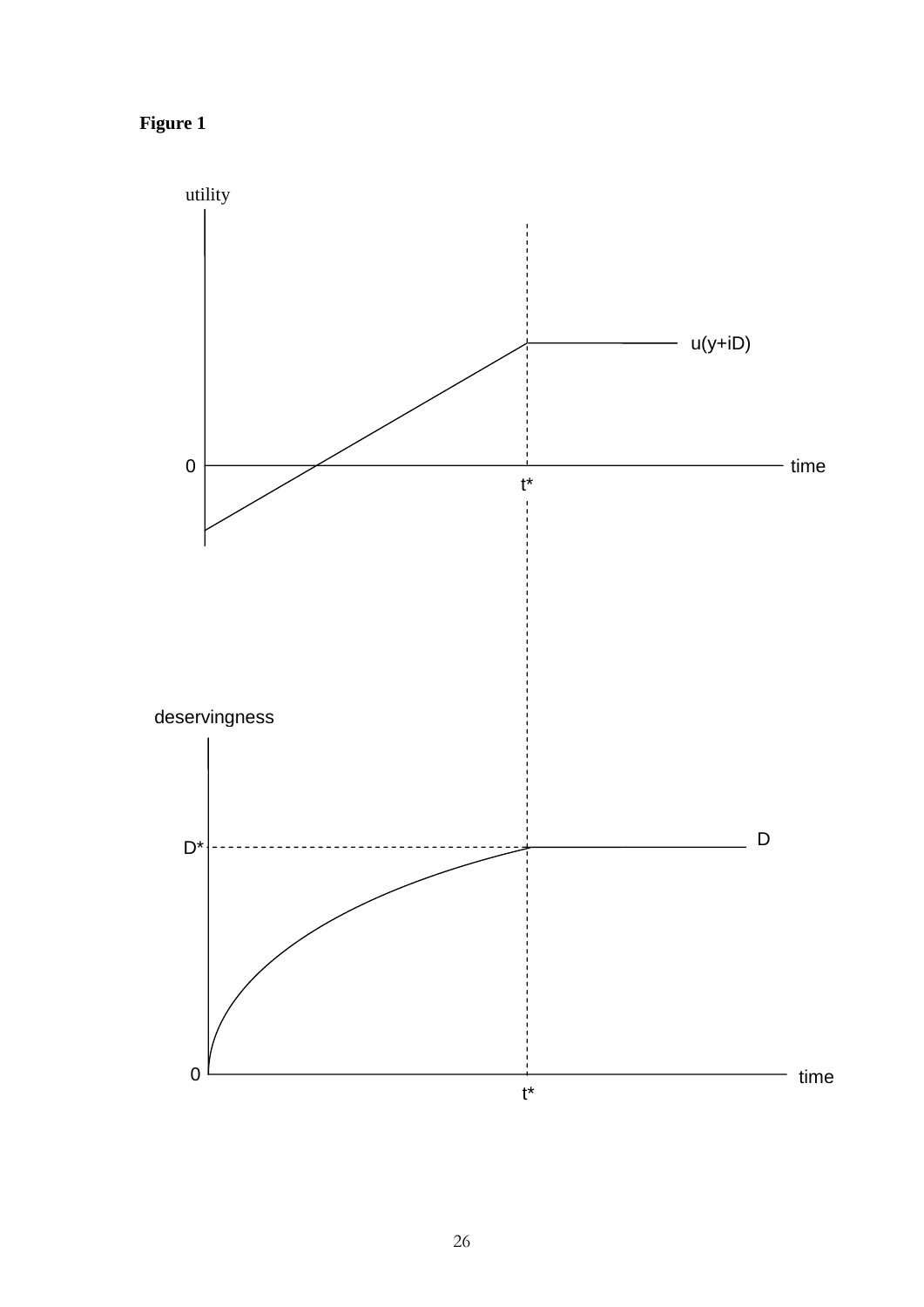### References

Akerlof, George A., and William T. Dickens. 1982. [The economic consequences of](http://ideas.repec.org/a/aea/aecrev/v72y1982i3p307-19.html)  [cognitive dissonance.](http://ideas.repec.org/a/aea/aecrev/v72y1982i3p307-19.html) *[American Economic Review](http://ideas.repec.org/s/aea/aecrev.html)* 72: 307-19.

Apouey, Benedicte, and Andrew E. Clark. 2008. Winning big but feeling no better? The effect of lottery prizes on physical and mental health. Working paper. ENS Paris.

Armantier, Oliver. 2006. Do wealth differences affect fairness considerations? International Economic Review. *International Economic Review* 47: 391-429.

Blanchflower, David G., and Andrew J. Oswald. 2004. Well-being over time in Britain and the USA. *Journal of Public Economics* 88: 1359-1386.

Brickman, P., Coates, D., and Janoff-Bulman, R. 1978. Lottery winners and accident victims—is happiness relative? *Journal of Personality and Social Psychology* 36: 917-927.

Callan, Michael J., John H. Ellard, and Jennifer E. Nicol. 2006. The belief in a just world and immanent justice reasoning in adults. *Personality and Social Psychology Bulletin* 32: 1646-1658.

Clark, Andrew E., Edward Diener, Yannis Georgellis, and Richard E. Lucas. 2008a. Lags and leads in life satisfaction: A test of the baseline hypothesis. *Economic Journal* 118: F222-F243.

Clark, Andrew E., Paul Frijters, and Michael A. Shields. 2008b. Relative income, happiness, and utility: An explanation for the Easterlin Paradox and other puzzles. *Journal of Economic Literature* 46: 95-144.

Diener, Ed, Eunkook M. Suh, Richard E. Lucas, and Herbert L. Smith. 1999. Subjective well-being: Three decades of progress. *Psychological Bulletin* 125: 276- 302.

Di Tella Rafael, Robert J. MacCulloch, and Andrew J. Oswald. 2001. Preferences over inflation and unemployment: Evidence from surveys of happiness. *American Economic Review* 91: 335-341.

Easterlin, Richard A. 2003. Explaining happiness. *Proceedings of the National Academy of Sciences* 100: 11176-11183.

Easterlin, Richard A. 2006. Life cycle happiness and its sources – Intersections of psychology, economics, and demography. *Journal of Economic Psychology* 27: 463- 482.

Elster, Jon 1998. Emotions and economic theory. *Journal of Economic Literature* 36: 47–74.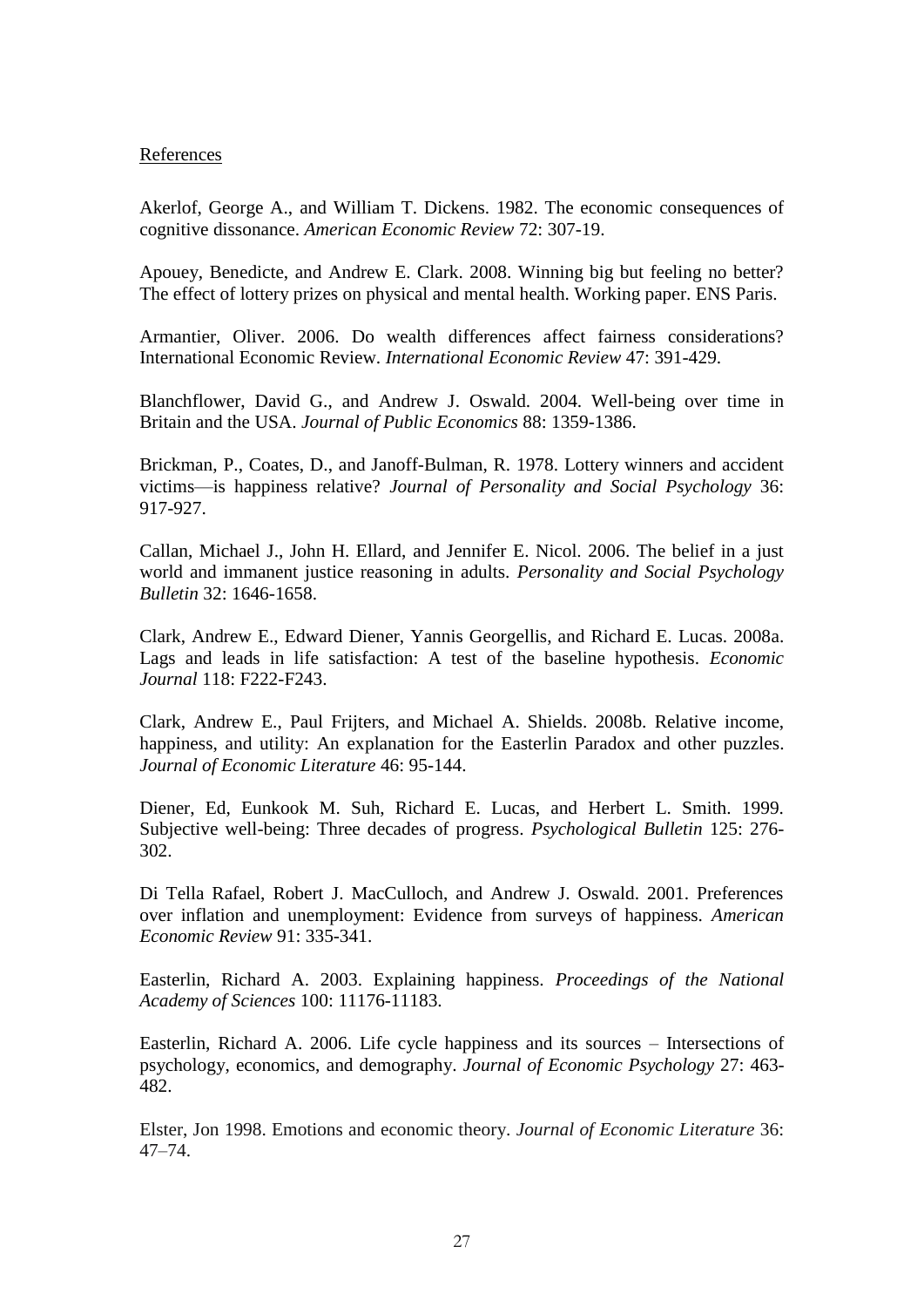Feather, Norman. 1999. *Values, Achievement, and Justice*. New York: Plenum.

Feather, Norman, Robert J. Boeckmann, and Ian R. McKee. 2001. Reactions to an offense in relation to authoritarianism, knowledge about risk and freedom of action. *European Journal of Social Psychology* 31: 109–126.

Feather, Norman, and Charlotte Johnston. 2001. Social norms, entitlement and deservingness: Differential reactions to aggressive behavior of schizophrenic and personality disorder patients. *Personality and Social Psychology Bulletin* 27: 755– 767.

Fong, Christina, and Erzo F. P. Luttmer. 2007. What determines giving to Hurricane Katrina victims? Experimental evidence on income, race, and fairness. Working paper. Kennedy School of Government.

Frey, Bruno S., and Alois Stutzer. 2002. *Happiness and Economics*. Princeton: Princeton University Press.

Frijters, Paul, Haisken-DeNew, John P. and Michael A. Shields. 2004 Money does matter! Evidence from increasing real income and life satisfaction in East Germany following reunification. *American Economic Review* 94: 730-740.

Gardner, Jonathan, and Andrew J. Oswald. 2007. Money and mental well-being: A longitudinal study of medium-sized lottery wins. *Journal of Health Economics* 26: 49- 60.

Haisken-New, John. 2008. Social jealousy and social stigma: Negative externalities of social assistance payments in Germany. Working paper. RWI, Essen.

Imbens, Guido W., Donald B. Rubin, and Bruce I. Sacerdote. 2001. Estimating the effect of unearned income on labor earnings, savings, and consumption: evidence from a survey of lottery players. *American Economic Review* 91: 778–794.

Independent Newspaper. 1996. Camelot's worst nightmare is back. Jun 22. By Rebecca Fowler.

Kahneman, Daniel, Alan B. Krueger, David Schkade, Norbert Schwarz, and Arthur A. Stone. 2006. Would you be happier if you were richer? A focusing illusion. *Science*  312: 1908-1910.

Konow, James. 2000. Fair shares: Accountability and cognitive dissonance in allocation decisions. *American Economic Review* 90: 1072-1091.

Kuhn, Peter, Peter Kooreman, Adriaan R. Stoetevent, and Arie Kapteyn. 2008. [The](http://ideas.repec.org/p/ran/wpaper/574.html)  [own and social effects of an unexpected income shock: Evidence from the Dutch](http://ideas.repec.org/p/ran/wpaper/574.html)  [Postcode Lottery.](http://ideas.repec.org/p/ran/wpaper/574.html) [Working](http://ideas.repec.org/s/ran/wpaper.html) paper 574. RAND Corporation Publications Department.

Lindahl, Mikael. 2005. Estimating the effect of income on health using lottery prizes as exogenous source of variation in income. *Journal of Human Resources* 40: 144- 168.